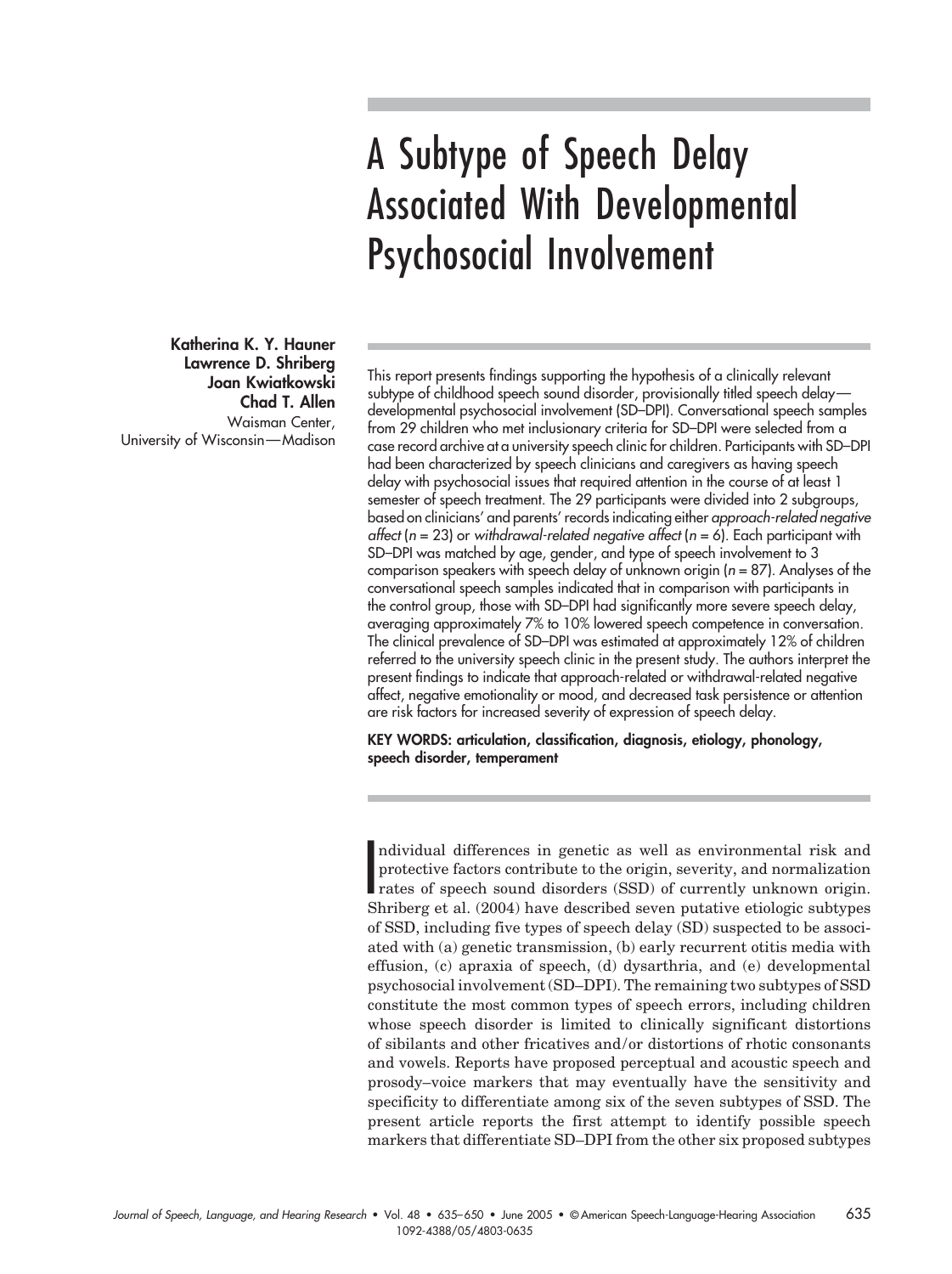of speech delay of currently unknown origin. Following an overview of relevant concepts and literature, we provide additional rationale for the present study and a statement of the problem.

## Overview Perspectives

From its earliest beginnings as a clinical and research discipline, the study of communicative disorders has sought explanatory accounts of the interaction between psychosocial variables and disorders of speech, hearing, language, voice, and fluency. The ability to communicate effectively plays a principal role in the development of appropriate psychosocial skills and behaviors. Studies have documented that persistent misarticulation of even one frequently occurring phoneme can have significant negative impacts on a speaker's self-concept and may have lasting consequences for social development and vocational choices (e.g., Felsenfeld, Broen, & McGue, 1992; Silverman & Paulus, 1989).

Prevalence estimates of clinically relevant psychosocial involvement in children with speech–language disorders have reported comorbidity rates as high as 50% (Baker & Cantwell, 1982, 1987a, 1987b; Beitchman, Hood, & Inglis, 1990; Beitchman, Nair, Clegg, Ferguson, & Patel, 1986; Benasich, Curtiss, & Tallal, 1993; Cantwell & Baker, 1985, 1987; Cantwell, Baker, & Mattison, 1979; Paul, Cohen, & Caparulo, 1983; Stevenson & Richman, 1978; Tomblin, Zhang, Buckwalter, & Catts, 2000). The most frequent indications of psychosocial involvement have included symptoms associated with attention-deficit and disruptive behavior disorders (e.g., attention-deficit/hyperactivity disorder [ADHD], conduct disorder, oppositional defiant disorder). Among children diagnosed with psychiatric disorders, the prevalence of speech–language disorders has been estimated to range from approximately 40% to 80% (Baltaxe & Simmons, 1988; Camarata, Hughes, & Ruhl, 1988; Chess & Rosenberg, 1974; N. J. Cohen, Davine, Horodezky, Lipsett, & Isaacson, 1993; N. J. Cohen, Davine, & Meloche-Kelly, 1989; Gualtieri, Koriath, van Bourgondien, & Saleeby, 1983; Javorsky, 1995; Love & Thompson, 1988; Mack & Warr-Leeper, 1992; Tirosh & Cohen, 1998). The most frequently reported associations have been among attention-deficit and language disorders, although it is believed that a significant proportion of children with ADHD have undiagnosed language deficits. It is currently unclear whether the psychiatric disorders reported in this literature are consequences of the communicative disorder or whether communicative disorders are secondary symptoms of the psychiatric disorders.

Specific to the present context, a number of studies have reported increased behavioral problems in chil-

dren with speech delay of unknown origin. Studies from this primarily older literature report that children with speech delay were significantly more likely to experience (a) attention and concentration deficits (Baumgartner, 1980; Wylie, Franchack, & McWilliams, 1965); (b) anxiety and fearfulness (Baumgartner, 1980; Fitzsimons, 1958; Solomon, 1961); (c) depressive mood and low self-esteem (Barrett & Hoops, 1974; Baumgartner, 1980; Davis, 1937; Wylie et al., 1965); (d) eating, elimination, and sleeping difficulties (Fitzsimons, 1958; Wylie et al., 1965); (e) poor academic performance and disruptive behavior, including hyperactivity, aggression, destructiveness, tantrums, and fights with parents (Calnan & Richardson, 1976; Fitzsimons, 1958; Wylie et al., 1965); (f) poor peer relations, due to shyness, isolation, and/or lack of acceptance (Baumgartner, 1980; N. R. Butler, Peckham, & Sheridan, 1973; Davis, 1937; Fitzsimons, 1958; Lerea & Ward, 1966; Perrin, 1954; Sheridan & Peckham, 1973; Solomon, 1961; Wylie et al., 1965); (g) poor overall adjustment and emotional disturbance (K. G. Butler, 1965; N. R. Butler et al., 1973; Sheridan & Peckham, 1973; Solomon, 1961); and (h) symptoms of personality and psychotic disorders (Lindholm & Touliatos, 1979). Early studies also have suggested that parents of children with speech delay may have been overly critical of their children's speech (Andersland, 1961; Beckey, 1942; Moll & Darley, 1960; Peckarsky, 1953; Wood, 1946). In a comprehensive literature review, Winitz (1969) has concluded that children's articulation disorders are more likely influenced by parenting style than by individual differences in the children's personalities. Later reviews of the earlier studies on personality variables in childhood speech disorders have interpreted the findings as inconclusive, due to the use of unreliable assessment instruments, biased sampling procedures, lack of protections against examiner bias, and inadequate research designs (cf. Baker & Cantwell, 1985; Bloch & Goodstein, 1971). More recent studies have explored associations between speech–language disorders and constructs such as withdrawal and anxiety, social immaturity, and peer acceptance (cf. Fujiki, Brinton, Morgan, & Hart, 1999; Fujiki, Brinton, & Todd, 1996; Gertner, Rice, & Hadley, 1994; Hadley & Rice, 1991; Redmond & Rice, 1998; Rice, Sell, & Hadley, 1991); see recent review by Fujiki and Brinton (2004).

### **Temperament**

A developmental perspective that may be useful as a conceptual framework for the present concerns is the construct of temperament, generally defined as a distinctive behavioral style that is relatively stable across an individual's life span (Buss & Plomin, 1984; Rothbart & Derryberry, 1981; Thomas & Chess, 1977). The core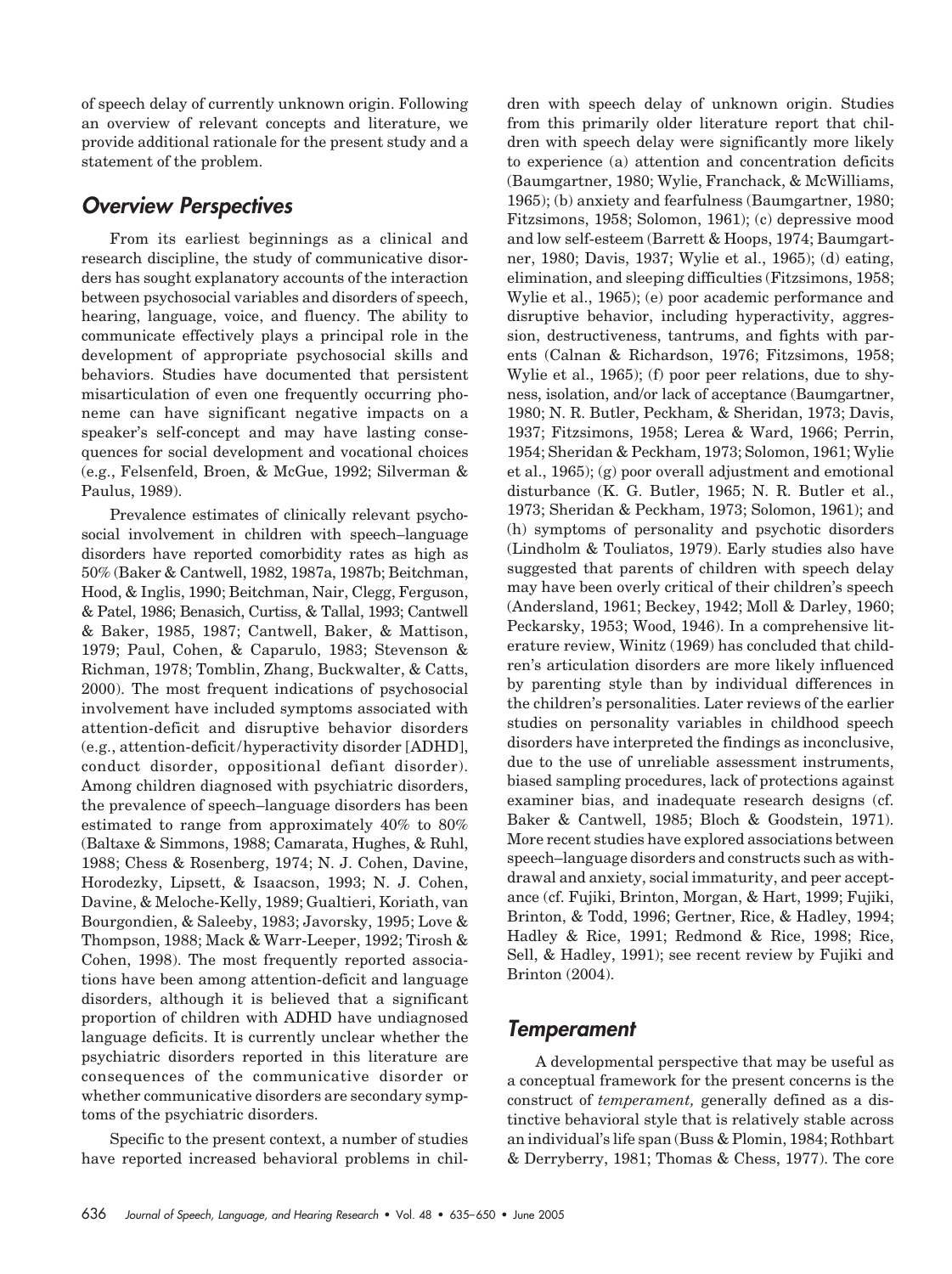dimensions of temperament are not currently agreed on by all researchers but may include variables such as mood, negative emotionality, approach–withdrawal, intensity, threshold, rhythmicity, distractibility, attention span, task persistence, and adaptability. Most researchers view temperament as a stable attribute that may be modified by the child's later experiences (Bouchard & Loehlin, 2001; Goldsmith, 1988; Rothbart & Bates, 1998). Genetic studies of temperament have reported relatively high heritability coefficients in the range of .50 to .60 (e.g., Buss & Plomin, 1984; Kagan, 1989; Rothbart & Derryberry, 1981).

Because individual differences in temperament are associated with fundamental differences in human functioning, temperament may be an early and significant precursor of typical and atypical development (Teglasi, 1995). For example, developmental studies have reported significant associations between aspects of temperament and cognitive development (Miceli, Whitman, Borkowski, Braungart-Rieker, & Mitchell, 1998; Singer & Fagen, 1992); language acquisition (Dixon & Shore, 1997; Dixon & Smith, 2000); adaptation skills and academic achievement (Martin, Drew, Gaddis, & Moseley, 1988; Martin, Olejnik, & Gaddis, 1994); and behavioral adjustment (Kyrios & Prior, 1990; Windle, 1989). School-based studies have described how the three temperamental characteristics of activity, distractibility, and persistence (Martin et al., 1988) may contribute positively or negatively to children's success in school (cf. Keogh, 2003). In the domain of communicative disorders, studies have assessed individual differences in temperament as a risk factor or correlate of delayed language development (Caulfield, Fischel, DeBaryshe, & Whitehurst, 1989; Paul & James, 1990; Paul & Kellogg, 1997) and stuttering (Anderson, Pellowski, Conture, & Kelly, 2003; Embrechts, Ebben, Franke, & van de Poel, 2000; Lewis & Goldberg, 1997). Such studies report that in comparison with typically speaking controls, children with speech and language disorders have significantly increased scores on measures of sensitivity, anxiety, distractibility, neuroticism, withdrawal, and difficulty in adaptability.

Temperament variables representing negative affect have been classified into two domains (Goldsmith, Lemery, & Essex, 2004): approach-related negative affect (temperament associated with specific constructs of anger) and withdrawal-related negative affect (temperament associated with specific constructs of fear and sadness). These two domains have been assessed using both direct methods (e.g., behavioral observation) and indirect methods (e.g., parent/examiner interview/ questionnaire). Although information provided via direct observation is limited, it may reduce some of the bias associated with parent interview or questionnaire methods (Martin, 1988). However, parental reports

often yield a more comprehensive view of temperament characteristics in the child's most natural environment (cf. Anderson et al., 2003). Sajaniemi, Salokorpi, Rita, and von Wendt (1997) reported high concurrent validities for scores on temperament and behavior questionnaires and the risk for delayed speech development.

## Rationale and Statement of Purpose

Notwithstanding the breadth of findings reviewed above, many questions remain in regard to the nature of psychosocial involvements in children with speech delay of unknown origin. In addition to the lack of prevalence, comorbidity, and explanatory data using contemporary classifications of speech sound and psychosocial disorders, there are no available data describing the speech error profiles of children with comorbid speech delay and psychosocial involvement. Such information is deemed important for both research and practice, in efforts to develop explanatory models that may lead to more targeted treatment approaches.

The purpose of the present study was to compare the speech and prosody–voice profiles of children with suspected SD–DPI to the profiles of children with other forms of speech delay of unknown origin. To address possible differences in the types of psychosocial involvement, participants with suspected SD–DPI were classified into two subgroups based on parents' and clinician's assessments of approach-related or withdrawal-related negative affect. A primary goal of the present study was to determine if one or more speech or prosody characteristics might have sufficient accuracy to be used as a diagnostic marker of children meeting criteria for SD–DPI.

# **Method Participants** Group 1: SD–DPI Participants

A subset of 21 male and 8 female participants with suspected DPI was assembled from a database of conversational speech samples collected at a university phonology clinic. As described in a prior report using this archive (Shriberg & Kwiatkowski, 1994), these speech samples were collected from 3–6-year-old children whose speech errors were severe enough to interfere with intelligibility and to warrant speech services. Exclusionary criteria included significant deficits in cognitive, sensory, structural, or speech motor processes, as well as significant affective deficits that would constitute a diagnostic classification within the autism spectrum.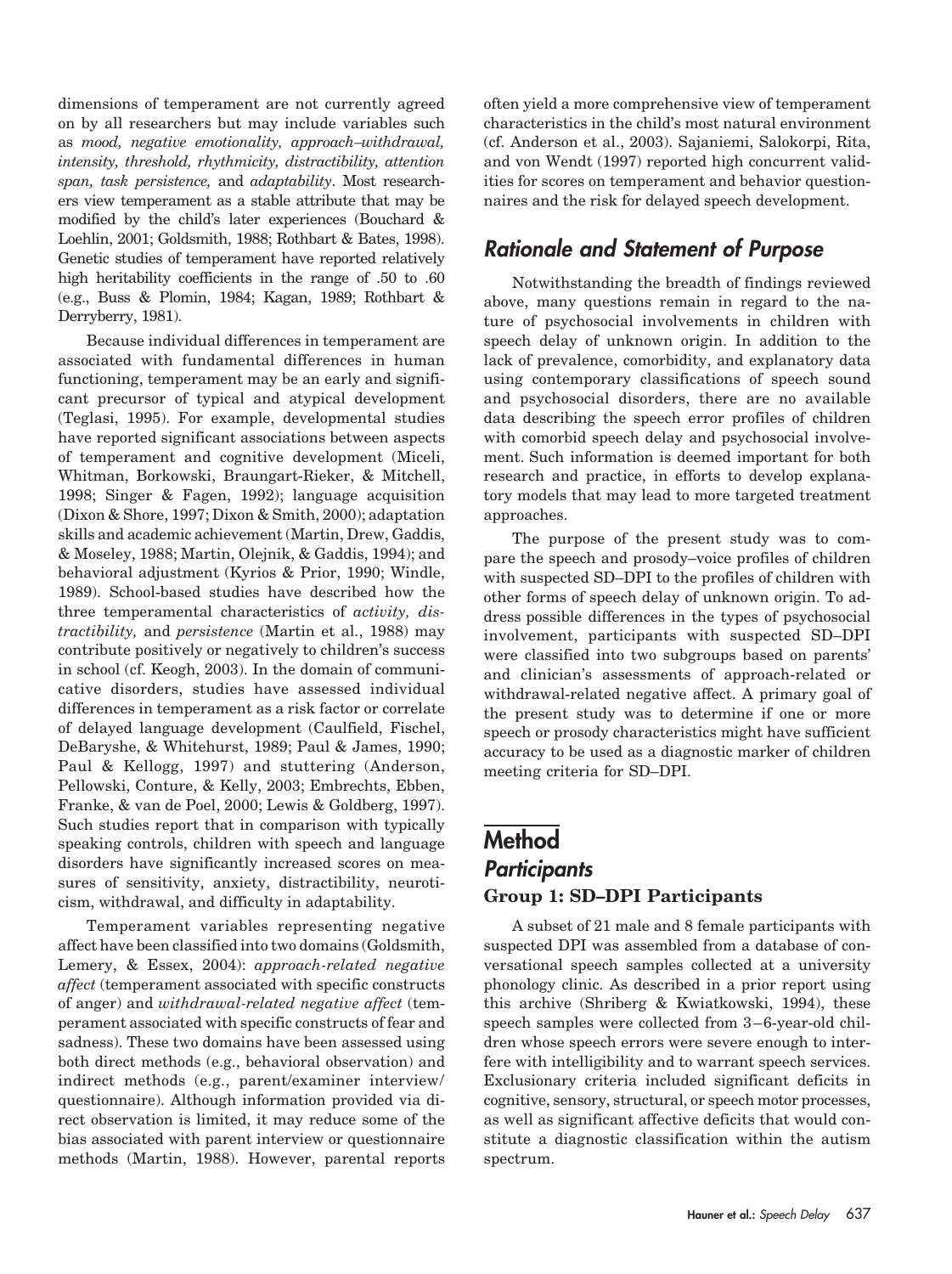| Table 1. Descriptive information for participants with suspected |
|------------------------------------------------------------------|
| developmental psychosocial involvement (Group 1) and matched     |
| comparison participants (Group 2).                               |

|                  |    | Age (in months) |           | <b>AWU<sup>a</sup></b> |           |
|------------------|----|-----------------|-----------|------------------------|-----------|
| Group            | n  | M               | <b>SD</b> | M                      | <b>SD</b> |
| 1                |    |                 |           |                        |           |
| Boys             | 21 | 57.2            | 12.9      | 3.56                   | 1.19      |
| Girls            | 8  | 51.4            | 10.9      | 3.37                   | 0.89      |
| Total            | 29 | 55.6            | 12.5      | 3.51                   | 1.10      |
| $1_{A}$          |    |                 |           |                        |           |
| Boys             | 18 | 55.1            | 12.6      | 3.69                   | 1.22      |
| Girls            | 5  | 46.6            | 10.9      | 3.05                   | 0.83      |
| Total            | 23 | 53.2            | 12.5      | 3.55                   | 1.16      |
| $1_{\mathsf{B}}$ |    |                 |           |                        |           |
| Boys             | 3  | 70.0            | 5.6       | 2.84                   | 0.84      |
| Girls            | 3  | 59.3            | 5.0       | 3.90                   | 0.85      |
| Total            | 6  | 64.7            | 7.5       | 3.37                   | 0.95      |
| $\overline{2}$   |    |                 |           |                        |           |
| Boys             | 63 | 57.2            | 12.3      | 3.95                   | 1.13      |
| Girls            | 24 | 53.7            | 8.4       | 4.33                   | 1.40      |
| Total            | 87 | 56.3            | 11.4      | 4.05                   | 1.22      |
| $2_{\mathsf{A}}$ |    |                 |           |                        |           |
| Boys             | 54 | 55.2            | 12.1      | 3.94                   | 1.16      |
| Girls            | 15 | 50.1            | 8.2       | 4.05                   | 0.69      |
| Total            | 69 | 54.1            | 11.5      | 3.96                   | 1.07      |
| $2_{\mathsf{B}}$ |    |                 |           |                        |           |
| Boys             | 9  | 69.1            | 4.2       | 4.00                   | 1.02      |
| Girls            | 9  | 59.8            | 4.6       | 4.79                   | 2.10      |
| Total            | 18 | 64.4            | 6.4       | 4.40                   | 1.66      |

Note. AWU = average words per utterance (Shriberg, Allen,

McSweeny, & Wilson, 2001). Subscript  $A =$  approach-related negative  $a$ ffect; subscript  $B =$  withdrawal-related negative affect.

Table 1 includes descriptive information for this group. Participants met the following inclusionary criteria for the purposes of the present study: (a) speech status classified as SD, questionable SD (QSD), or normal speech acquisition/SD (NSA/SD), as defined in the Speech Disorders Classification System (Shriberg, Austin, Lewis, McSweeny, & Wilson, 1997b); (b) normal cognitive–linguistic, structural, and sensorimotor function, as determined by additional screening protocols used in the database; (c) notable evidence of consistent psychosocial involvement, as confirmed by a consensus between the clinician who supervised the children's treatment (third author) and an additional examiner who reviewed their case history and treatment records (first author); and (d) minimally, participation in more than one dynamic assessment session and at least one session of diagnostic teaching. The latter criteria were included to provide detailed information on participants' behaviors during treatment sessions, as annotated by their clinicians, in addition to case records that included relevant notes from participants' parents,

As shown in Table 1, the percentage of boys in Group 1 (72%) is consistent with the percentage of boys typically reported in studies of young children with undifferentiated speech delay of unknown origin (70%; Shriberg, Aram, & Kwiatkowski, 1997; Shriberg, Tomblin, & McSweeny, 1999). The mean age for the 29 Group 1 participants was  $4;8$  (years; months)  $(SD = 1;0)$ , which was consistent with the mean age of 4;3 for children with speech delay of unknown origin referred to the university speech clinic as reported in a prior study (Shriberg & Kwiatkowski, 1994). Average words per utterance (AWU; Shriberg, Allen, McSweeny, & Wilson, 2001) was the only language measure available for all participants in the present study; for children in this age group, AWU values correlated in the high .90s with mean length of utterance (Shriberg, Allen, et al., 2001). Statistical comparisons indicated that there were no statistically significant between-group differences in age,  $t(14) = 1.22$ ,  $p = .242$ , or AWU,  $t(17) = 0.47$ ,  $p = .643$ .

#### Group 1 Subgroups

The group of 29 participants with suspected SD– DPI was divided into two subsamples based on case records data supporting either approach-related negative affect or withdrawal-related negative affect (cf. Goldsmith, Lemery, & Essex, 2004). Subgroup  $1_A$ comprised 18 male and 5 female participants who had regularly demonstrated behavior during treatment sessions that was interpreted by one or more clinicians as "aggressive," "angry," or "manipulative/control-seeking." For inclusion in Subgroup  $1_A$ , clinicians' observations had to be confirmed by case records indicating that the child's parent(s) had also documented these behaviors as regular and persistent outside the speech therapy environment. A second subsample, Subgroup  $1_B$ , comprised 3 male and 3 female participants who had regularly demonstrated behavior during treatment sessions that was perceived by their clinician(s) as "socially withdrawn," "shy/fearful," and "extremely taciturn'' and had not demonstrated behavior that was "aggressive," "angry," or "manipulative/controlseeking.'' For all such children, inclusionary criteria for Subgroup  $1_B$  also required confirmation by the parent(s) that the above behavior patterns were regular and persistent outside the speech therapy environment. Table 1 includes descriptive age and AWU information for the participants in the  $1_A$  and  $1_B$  subgroups. Statistical analyses indicated no significant differences in the AWU scores of participants in the two SD–DPI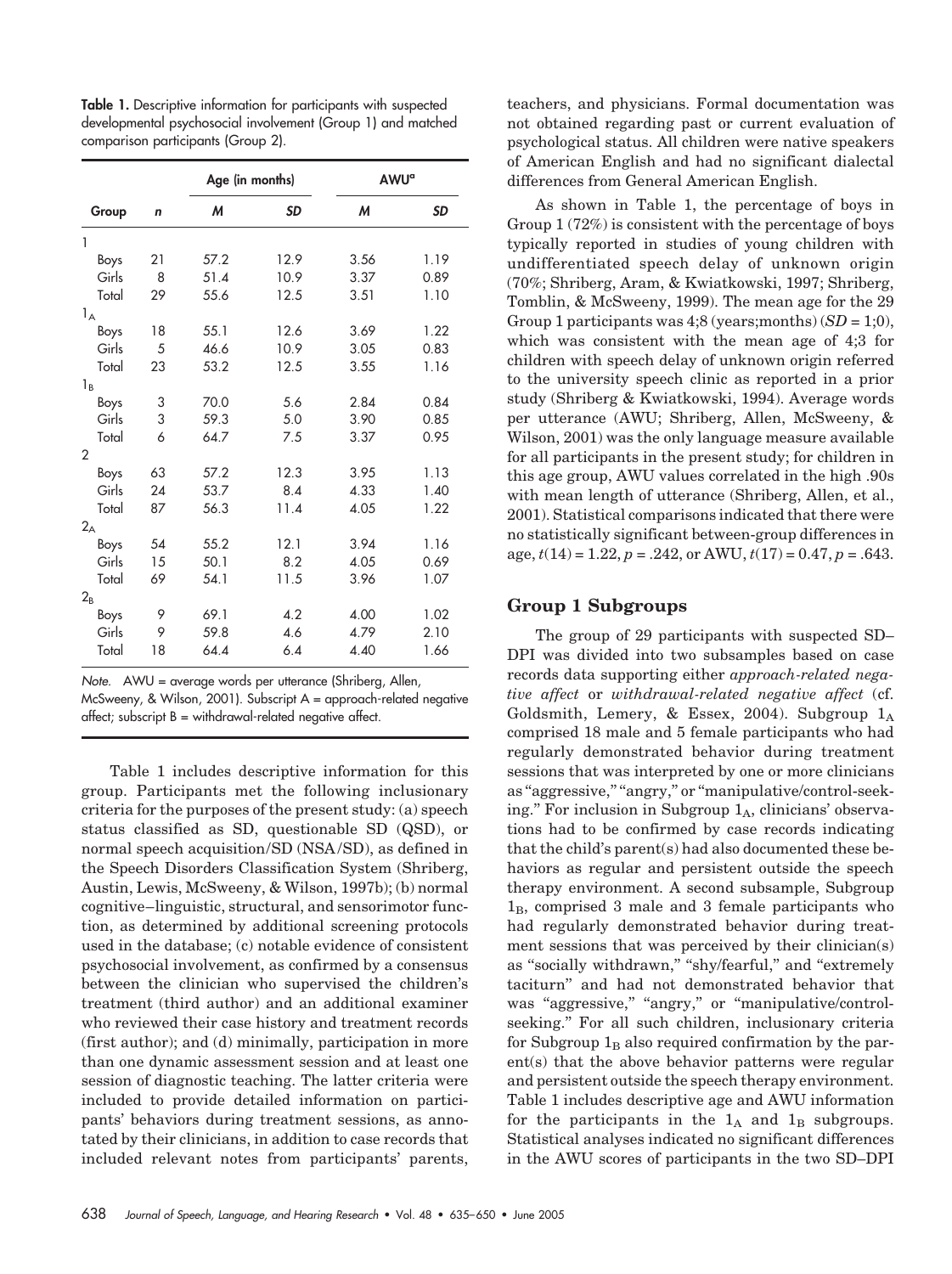subgroups,  $t(9) = 0.39$ ,  $p = .709$ , although the 6 participants in Subgroup  $1_B$  were significantly older,  $t(13)$  =  $-2.84$ ,  $p = .014$ . A test of proportions comparison yielded a nonsignificant difference in gender distribution between the two subgroups  $(z = -1.28, p = .202)$ .

#### Group 2: Comparison Participants

For each of the 29 participants with suspected SD– DPI, 3 speakers with speech delay of unknown origin were individually selected to constitute a comparison group (Group 2;  $n = 87$ ). Their conversational speech samples were assembled using a database of samples  $(n = 600)$  both from speakers treated at the same university clinic and speakers included in collaborative projects with other investigators. Inclusionary criteria for comparison participants in Group 2 were as follows: (a) matched gender with Group 1 counterpart participant; (b) matched age (within 8 months, if necessary) with Group 1 counterpart participant; (c) matched classification of SD, QSD, or NSA /SD with the classification of the Group 1 counterpart participant; and (d) normal cognitive, sensorimotor, and psychosocial function, as determined by protocols used in the database. If more than three potential comparison samples from the database of candidate samples equally matched their respective Group 1 participant, three comparison samples were randomly selected from the available pool. If a comparison candidate could not be matched for exact age in months, the candidate meeting inclusionary criteria with the next closest age was selected. Of the final group of 87 comparison participants in Group 2, 55 (63%) were age matched within 1 month, 72 (83%) were age matched within 2 months, and 80 (92%) were age matched within 3 months of their Group 1 counterpart. The remaining 7 comparison participants were age matched within 4 to 8 months of their Group 1 counterparts. A series of  $t$  tests indicated no significant differences between the ages of participants in Group 1 and Group 2,  $t(44) = -0.25$ ,  $p = .800$ ; although the participants in Group 2 had significantly higher AWU scores,  $t(52) = -2.23, p = .030.$ 

The comparison subgroups were termed Subgroup  $2_A$  (matched with SD–DPI subgroup  $1_A$ ) and Subgroup  $2_B$  (matched with SD–DPI subgroup  $1_B$ ). As shown in Table 1, Subgroups  $2_A$  and  $2_B$  included conversational speech samples from 63 (72%) male speakers whose mean age was 4;9  $(SD = 1;0)$  and 24  $(28%)$  female speakers whose mean age was  $4:6(SD = 0:8)$ . The mean age for the 87 speakers in Group 2 was  $4;8(SD = 0;11)$ .

### Temperament Information

Table 2 contains individual information on the 12 temperament variables that were used to classify the 29 Group 1 participants as suspected SD–DPI. The first

6 variables are subsumed under the two primary dimensions of approach- and withdrawal-related negative affect. Participant data for the remaining 6 variables are subsumed under two additional dimensions reflecting related constructs in the temperament literature (cf. Keogh, 2003). Tabular entries of 1 indicate unequivocal clinician and parental support for a variable in the case histories. A 0.5 value was assigned to behaviors that were only occasionally observed or inconsistent. Missing data are indicated by a dash. Subgroup assignments are noted in column 1. Participants with one or more 1 entries in the variables for approach-related negative affect were assigned to Subgroup  $1_A$ , and participants with entries in all three variables for withdrawal-related negative affect (but no entries in the approach-related negative affect columns) were assigned to Subgroup  $1_B$ . These decisions, which were made after the data for Table 2 had been assembled, reflected our best attempt to differentiate the two groups based on participants' individual profiles. As indicated by the totals in the rightmost column, clinician and parent observations attested from 27% to 92% of the 12 variables for each participant, averaging  $62\%$  (SD = 18%) temperament variables per participant.

### Statistical Analyses

Speech and prosody–voice analyses were completed using a suite of software programs developed for research in typical and atypical speech acquisition (Shriberg et al., 2001). For the theoretical and clinical goals of this study, t tests (unpooled variance) and effect sizes (Hedges-corrected) were calculated to assess the magnitudes of between-group differences. To obtain more sensitivity from the effect-size metric, J. Cohen's (1988) conventional recommendation for a large effect size (i.e.,  $>0.79$ ) was further subdivided into three subclasses: large (0.80–0.99), very large (1.00–1.99), and extremely large (>2.00).

# **Results** Clinical Prevalence of SD–DPI

The procedures used to assemble a sample of children meeting criteria for SD–DPI allowed for a preliminary estimate of the clinical prevalence of this proposed subtype of child speech sound disorders of currently unknown origin. As indicated in the Method section, the convenience sample for the present study was composed of children treated at a university clinic specializing in the treatment of children's intelligibility problems of unknown origin (cf. Shriberg & Kwiatkowski, 1994). A total of 245 children, the parent group for the present study, were treated at the clinic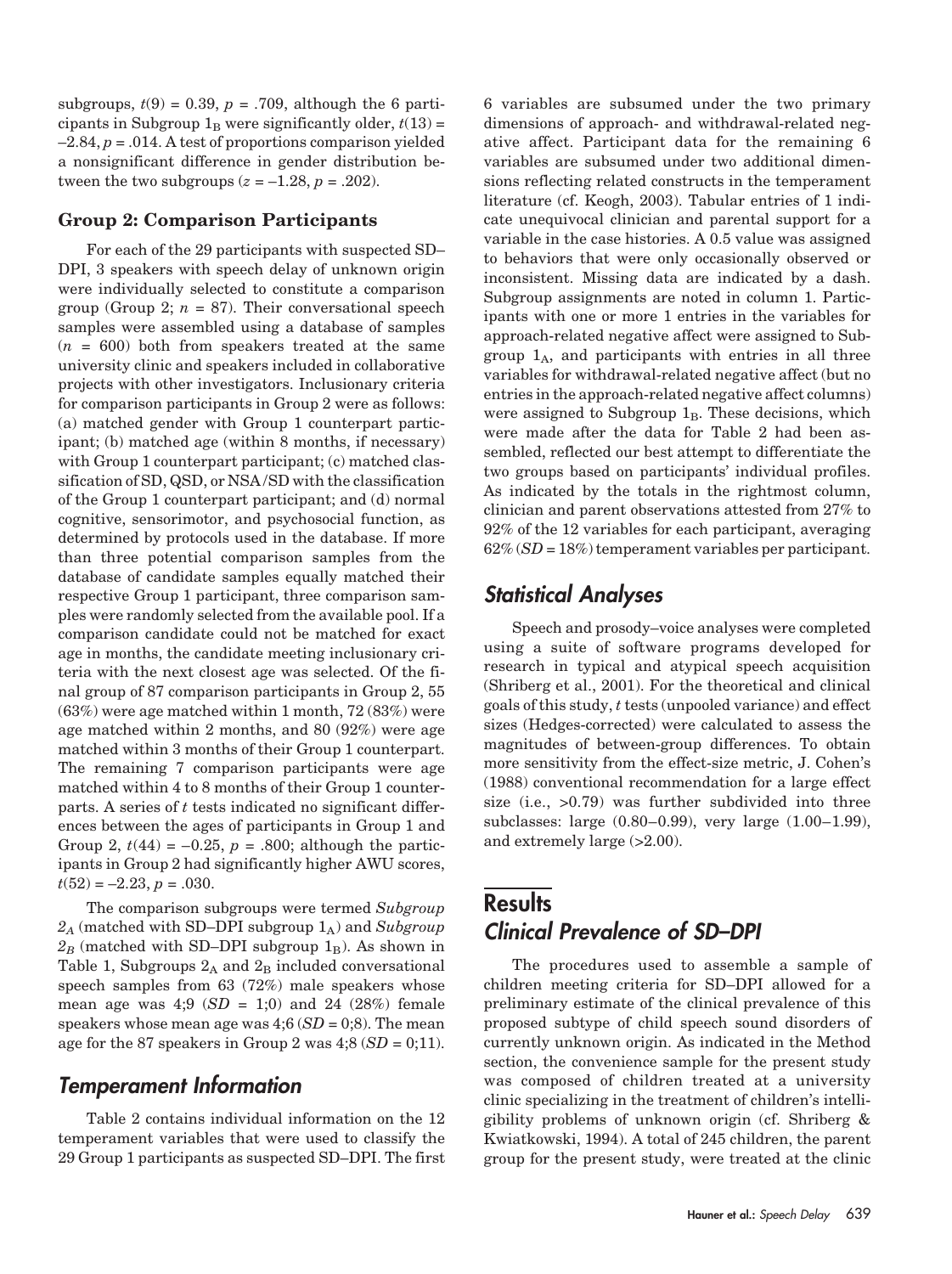|                    |                  | Approach-related negative affect |             |                                                                                | Withdrawal-related<br>negative affect |     | Negative emotionality/mood |                          | Task persistence/attention |                                                     |                                                   |                                               |                            |                    |
|--------------------|------------------|----------------------------------|-------------|--------------------------------------------------------------------------------|---------------------------------------|-----|----------------------------|--------------------------|----------------------------|-----------------------------------------------------|---------------------------------------------------|-----------------------------------------------|----------------------------|--------------------|
| Participant<br>no. | SD-DPI           |                                  |             | Manipulative or<br>subgroup Aggressive Angry control-seeking withdrawn Fearful | Socially                              |     | Shy or Extremely Easily    |                          | Easily                     | Sensitive<br>taciturn upset frustrated about speech | Unmotivated to work<br>on general speech<br>tasks | Unwilling to try<br>difficult speech<br>tasks | Short<br>attention<br>span | Total <sup>a</sup> |
|                    | 1 <sub>A</sub>   |                                  |             |                                                                                |                                       |     |                            |                          |                            |                                                     | 0.5                                               | 0.5                                           |                            | 45                 |
| $\overline{2}$     | 1 <sub>A</sub>   |                                  |             |                                                                                |                                       |     |                            |                          |                            |                                                     |                                                   |                                               |                            | 55                 |
| 3                  | Īд               |                                  |             |                                                                                |                                       |     |                            |                          |                            |                                                     |                                                   |                                               |                            | 70                 |
|                    | Iд               |                                  |             |                                                                                |                                       |     |                            |                          |                            |                                                     | 0.5                                               | 0.5                                           |                            | 42                 |
| 5                  | l A              |                                  |             |                                                                                |                                       | 0.5 |                            |                          |                            |                                                     | 0.5                                               |                                               | 1                          | 67                 |
| 6                  | 1a               |                                  |             |                                                                                |                                       |     |                            |                          |                            |                                                     |                                                   |                                               |                            | 36                 |
| 7                  | lд               |                                  |             |                                                                                |                                       |     |                            |                          |                            |                                                     | -1                                                |                                               |                            | 80                 |
| 8                  | lд               |                                  |             |                                                                                |                                       |     |                            |                          |                            |                                                     | 0.5                                               | 0.5                                           |                            | 78                 |
| 9                  | Iд               |                                  |             |                                                                                |                                       |     |                            |                          |                            |                                                     | 0.5                                               | 0.5                                           |                            | 50                 |
| 10                 | Iд               |                                  |             |                                                                                |                                       |     |                            |                          |                            |                                                     |                                                   |                                               |                            | 92                 |
| 11                 | l <sub>A</sub>   |                                  |             |                                                                                |                                       |     |                            |                          |                            |                                                     | 0.5                                               |                                               |                            | 68                 |
| 12                 | lд               |                                  |             |                                                                                |                                       |     |                            |                          |                            |                                                     |                                                   |                                               |                            | 82                 |
| 13                 | 1 <sub>A</sub>   |                                  |             |                                                                                |                                       | 0.5 |                            |                          |                            |                                                     |                                                   |                                               |                            | 79                 |
| 14                 | 1 <sub>A</sub>   |                                  |             |                                                                                |                                       |     |                            |                          |                            |                                                     |                                                   |                                               |                            | 67                 |
| 15                 | $1_{A}$          |                                  |             |                                                                                |                                       |     |                            |                          |                            |                                                     |                                                   |                                               |                            | 82                 |
| 16                 | $1_{A}$          |                                  |             |                                                                                |                                       |     |                            |                          |                            |                                                     |                                                   |                                               |                            | 73                 |
| 17                 | $1_A$            |                                  |             |                                                                                |                                       |     |                            |                          |                            |                                                     | 0.5                                               |                                               |                            | 50                 |
| 18                 | Ι <sub>Α</sub>   |                                  |             |                                                                                |                                       |     |                            |                          |                            |                                                     |                                                   |                                               |                            | 58                 |
| 19                 | Ι <sub>Α</sub>   |                                  |             |                                                                                |                                       |     |                            |                          |                            |                                                     | 0.5                                               |                                               |                            | 68                 |
| 20                 | 1 <sub>A</sub>   |                                  |             |                                                                                |                                       |     |                            |                          |                            |                                                     | 0.5                                               | 0.5                                           |                            | 73                 |
| 21                 | lд               |                                  |             |                                                                                |                                       |     |                            |                          |                            |                                                     |                                                   |                                               |                            | 64                 |
| 22                 | 1a               |                                  |             |                                                                                |                                       |     |                            |                          |                            |                                                     |                                                   |                                               |                            | 83                 |
| 23                 | $1_{A}$          |                                  |             |                                                                                |                                       |     |                            |                          |                            |                                                     |                                                   |                                               |                            | 80                 |
| 24                 | 1 <sub>B</sub>   |                                  |             |                                                                                |                                       |     |                            |                          |                            |                                                     |                                                   |                                               |                            | 44                 |
| 25                 | 1 <sub>B</sub>   |                                  |             |                                                                                |                                       |     |                            |                          |                            |                                                     |                                                   | 0.5                                           |                            | 39                 |
| 26                 | lв               |                                  |             |                                                                                |                                       |     |                            |                          |                            |                                                     |                                                   |                                               |                            | 33                 |
| 27                 | 1 <sub>B</sub>   |                                  |             |                                                                                |                                       |     | 0.5                        |                          |                            |                                                     |                                                   |                                               | 0.5                        | 60                 |
| 28                 | $1_{\mathsf{B}}$ |                                  |             |                                                                                | 0.5                                   |     | 0.5                        |                          |                            |                                                     |                                                   |                                               |                            | 27                 |
| 29                 | 1 <sub>B</sub>   |                                  |             |                                                                                |                                       |     | $\mathbf{1}$               | $\overline{\phantom{0}}$ | $\overline{\phantom{m}}$   |                                                     | 0.5                                               | 0.5                                           |                            | 44                 |
| Subtotal           | $1_{A}$          | 83                               | 57          | 100                                                                            | 47                                    | 27  | $\overline{4}$             | 74                       | 96                         | 100                                                 | 67                                                | 85                                            | 82                         |                    |
| Subtotal           | $1_{\mathsf{B}}$ | $\Omega$                         | $\mathbf 0$ | $\mathbf 0$                                                                    | 92                                    | 100 | 83                         | 67                       | 50                         | 100                                                 | 13                                                | 20                                            | 8                          |                    |
| Total              | $\mathbf{1}$     | 66                               | 45          | 79                                                                             | 58                                    | 43  | 21                         | 73                       | 89                         | 100                                                 | 59                                                | 73                                            | 66                         |                    |

Note. SD–DPI = speech delay—developmental psychosocial involvement. Entries in the Total column are the sum of values on all temperament variables per participant, divided by the number of variables for which the participant had available data (according to clinical records and confirmed by parental report). Variables attested as characteristic of <sup>a</sup> participant were <sup>g</sup>iven <sup>1</sup> point. Variables considered ''varied'' were <sup>g</sup>iven 0.5 point. Variables for which data were not available are indicated by <sup>a</sup> dash. All totals and subtotals are percentages.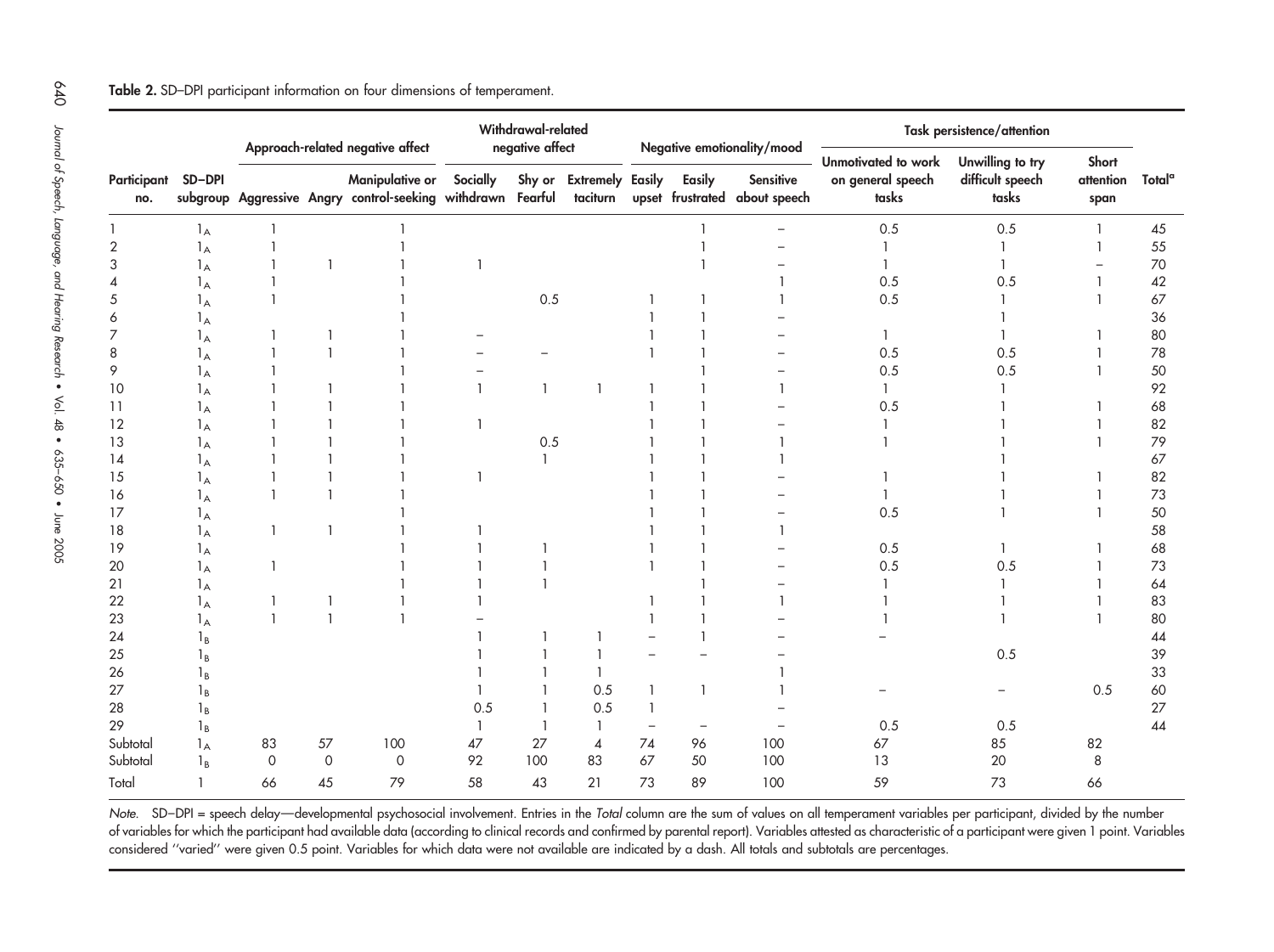for at least 1 semester during the 18-year period from 1984 to 2001. Additional children seen during this period were excluded from the prevalence-estimate denominator for one or more of three reasons: (a) They had associated developmental deficits, including cognitive disorder (e.g., Down syndrome), craniofacial disorder (e.g., cleft palate), sensorineural or conductive hearing impairment, or primary affective disorder (autism, Asperger syndrome); (b) they were referred only for intransigent distortion errors; or (c) they were over 9 years of age when assessed and treated.

As constrained by the demographics of the referral region and ascertainment procedures in the university speech clinic (and by the inclusionary criteria used in the present study), the preliminary prevalence estimate of the proportion of children with speech sound disorders who meet criteria for SD–DPI is 11.8% (29/ 245). Shriberg and Kwiatkowski (1994) provided a clinical profile of children with speech sound disorders of unknown origin, including clinical prevalence estimates for other proposed subtypes. Based on a total sample of 178 children from several prior studies, the clinical prevalence estimate for disorders meeting criteria for either childhood apraxia of speech or developmental psychosocial involvement was estimated at 14%. This percentage was the remainder from the sum of the estimates for two other putative subtypes (86%). That is, 56% of the children with speech delay in the prior study were estimated to be at risk for genetically transmitted speech disorder (because they were positive for familial aggregation), and 30% of this sample of children were classified as positive for histories of early recurrent otitis media with effusion. Thus, because childhood apraxia of speech is likely a rare disorder (cf. Shriberg & Campbell, 2002), the present estimate of the percentage of children with speech delay who meet criteria for SD–DPI (11.8%) is quite consistent with prior preliminary estimates.

## Preliminary Analyses of Group I Subgroups

A series of preliminary analyses was completed to determine whether the speech or prosody–voice findings for the two SD–DPI subgroups  $(1_A \text{ and } 1_B)$  differed significantly from their comparison subgroups or from each other. The purpose was to determine whether the two subgroups should be treated separately in the primary analyses or whether they could be combined to increase statistical power.

Figure 1 provides a summary of three comparisons: Subgroup  $1_A$  (n = 23) with comparison subgroup  $2_A$  (n = 69) in (Figure 1A), Subgroup  $1_B (n = 6)$  with comparison subgroup  $2_B (n = 18)$  (Figure 1B), and Subgroup  $1_A$  with Subgroup  $1_B$  (Figure 1C). Within each panel are

comparative data on several indices of speech competence, including (a) Early-8, Middle-8, Late-8, and Total values for the Percentage of Consonants Correct (PCC) and Percentage of Consonants Correct—Revised (PCCR) metrics (Shriberg, Austin, Lewis, McSweeny, & Wilson, 1997a); (b) the Intelligibility Index (II; Shriberg et al., 1997b); and (c) the percentage of utterances coded as appropriate for each of seven prosody– voice variables (Phrasing, Rate, Stress, Loudness, Pitch, Laryngeal Quality, and Resonance) included in the Prosody–Voice Screening Profile (PVSP; Shriberg, Kwiatkowski, & Rasmussen, 1990; Shriberg, Kwiatkowski, Rasmussen, Lof, & Miller, 1992). The PCC scores clinical distortions (e.g., dentalized /s/, derhotacized /r/, word-initial labialized /l/) as errors, whereas the PCCR scores all such subphonemic-level errors as correct (cf. Shriberg, 1993). The II metric is based on the number of words the transcriber is able to gloss from a conversational sample (Shriberg, 1993). Statistically significant t-test comparisons at an alpha level of .05 or greater are indicated by the conventional symbols placed above each such comparison in Figure 1, and effect sizes reaching at least moderate level are noted below each comparison (see key in Figure 1 caption). As summarized in the following three observations regarding the findings in Figure 1 and additional analyses, results from the preliminary analyses supported the pooling of Subgroups  $1_A$  and  $1_B$  (as well as the pooling of comparison subgroups  $2_A$  and  $2_B$ ) for the primary analyses.

First, the directional trends were similar for the comparison of Subgroup  $1_A$  with Subgroup  $2_A$  (Figure 1A) and Subgroup  $1_B$  with Subgroup  $2_B$  (Figure 1B). In both sets of comparisons, participants with SD–DPI tended to have lower speech and prosody–voice competence, as assessed by the two speech metrics and their subscales, by the intelligibility metric, and by the seven prosody–voice variables. Owing to the differences in statistical power, more of the comparisons were statistically significant for the Subgroup  $1_A$  comparisons (5 of 16) compared with Subgroup  $1_B$  comparisons (3 of 16); however, the mean differences and associated effect sizes (which are less influenced by cell size) were generally greater for the comparisons between the 6 Subgroup  $1_B$  participants and their comparison subgroup. The statistically significant difference (and very large effect size) associated with the number of utterances coded as ''inappropriate in loudness'' for Subgroup  $1<sub>B</sub>$  (50.4%) is consistent with the inclusionary criteria for this subgroup, as each of these utterances was judged ''too soft.''

Second, the data in Panel C indicate that with the exception of the comparison in loudness, there were no statistically significant between-group differences on these measures. Subgroup  $1_B$  participants generally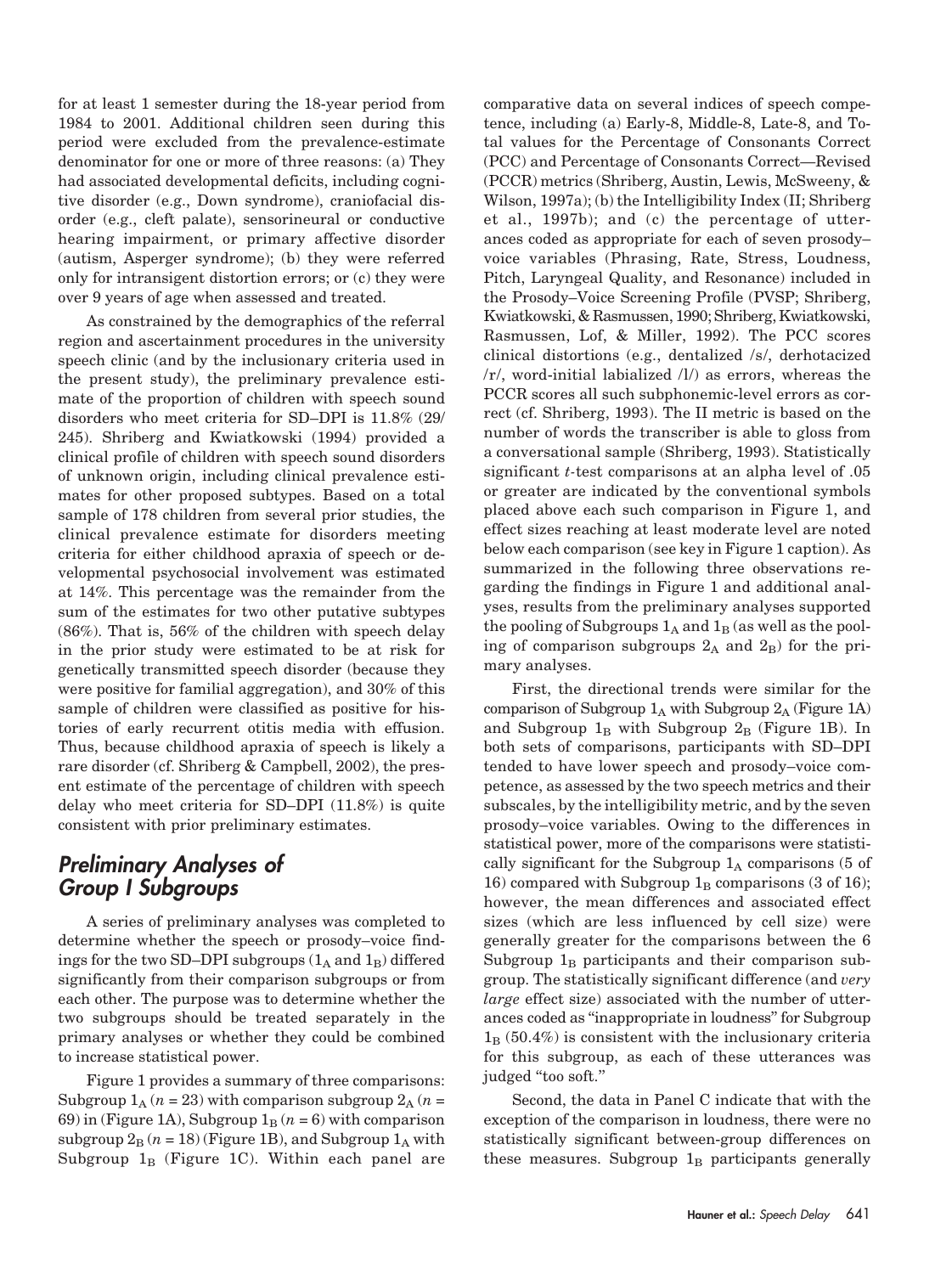Figure 1. Perceptual support for pooling speech delay—developmental psychosocial involvement subgroups  $1_A$  and  $1_B$  (as well as the pooling of comparison subgroups  $2_A$  and  $2_B$ ) for the primary analyses. M = moderate effect size; L = large effect size; V = very large; PCC = Percentage of Consonants Correct; PCCR = Percentage of Consonants Correct—Revised. Statistically significant comparisons are indicated by the conventional symbols located above each pair of findings:  $p < .05$ ;  $p < .01$ .



had lower speech competence as assessed by the two measures, but none of the comparisons were associated with an effect size greater than moderate.

Third, supplemental analyses also supported pooling the two subgroups in the primary analyses. To provide a cross-check on the validity of the comparisons in Figure 1, participant scores on each of the nine speech variables were converted to z scores, using comparison scores on these variables obtained from typical speakers matched by age and gender (Austin & Shriberg, 1996). Findings were wholly consistent with those described above for the raw score comparisons in Figure 1, indicating no significant differences between Subgroups  $1_A$  and  $1_B$  when scores were adjusted for age and gender. Analyses were also completed for a number of other speech metrics, including (a) vowels and

diphthongs, grouped by place and height; (b) speech sounds aggregated by place, manner, and voicing features; and (c) individual consonants and vowels/ diphthongs. Although the 6 participants in Subgroup  $1_B$ tended to average somewhat lower scores than Subgroup  $1_A$  participants, findings indicated that the error targets and error types were similar for the two SD–DPI subgroups.

## Analyses of the Aggregated Group of Participants With SD–DPI Speech Comparisons

Indices of speech competence. Figure 2 contains summary descriptive and inferential statistics comparing the total group of children meeting criteria for SD–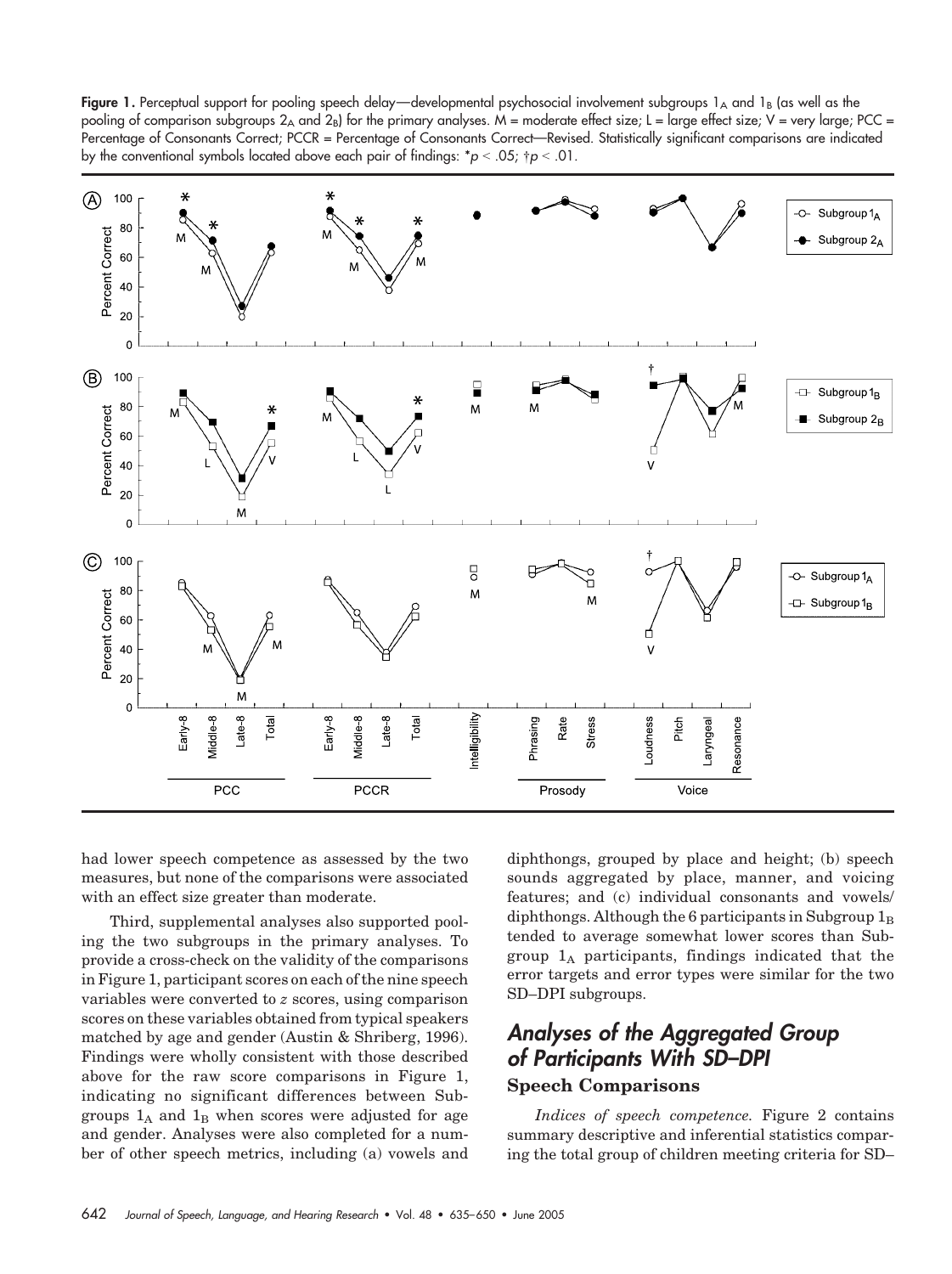Figure 2. Perceptual findings for the Percentage of Consonants Correct and the Percentage of Consonants Correct—Revised of participants with suspected speech delay–developmental psychosocial involvement (Group 1) versus comparison participants (Group 2). M = moderate;  $S = \text{small}$ ;  $S = \text{singleton}$ ;  $C = \text{cluster}$ ;  $T = \text{total}$ .



DPI (Group 1;  $n = 29$ ) with the total comparison group of children with undifferentiated SD (Group 2;  $n = 87$ ). Note that these outputs, obtained from the PEPPER speech analysis suite (Shriberg et al., 2001), are accompanied by more statistical detail than shown in the Figure 1 index scores. Figure 2A contains speech

competence information at the narrow phonetic level of transcription (i.e., distortions are scored as incorrect) for the two groups, including the total PCC metric, the developmental sound class subscales, and the 23 consonant sounds (/ $\frac{7}{2}$ / occurs infrequently in young children's conversational speech). Figure 2B provides speech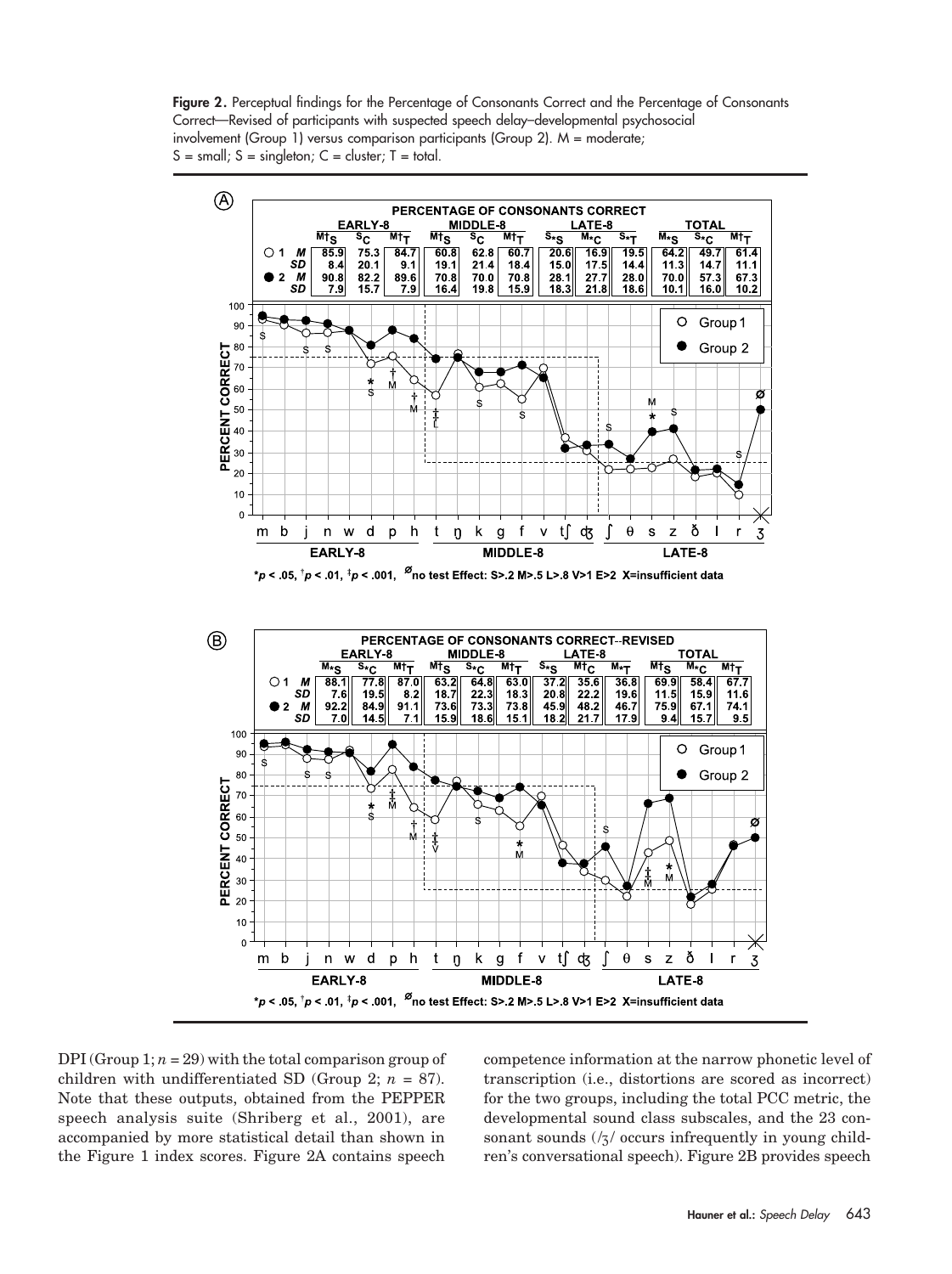competence information on the same variables as assessed at the broad phonemic level of transcription (i.e., distortions are scored as correct) using the PCCR metric and subscales. In the numeric sections of Figure 2, statistically significant comparisons are marked by boxes framing the comparison data, by symbols indicating conventional levels of significance, and by letters denoting the magnitude of effect sizes (see key at the bottom of each panel). Statistically significant comparisons within the graphic section of both panels are similarly indicated by conventional symbols and effect-size abbreviations.

In Figure 2A, participants in the combined SD–DPI group (Group 1) had significantly lower scores on 10 of the 12 (83%) comparisons shown in the numeric panel, as well as on 5 of the 23 (22%) consonant phonemes. Significance levels ranged from alpha values that exceeded .05, .01, and .001, and effect sizes ranged from small to large. Thus, as tabulated by the total PCC index and by subscales based on developmental sound class (Early-8, Middle-8, Late-8), singletons and clusters, and individual consonants, participants in Group 1 had significantly lower speech competence scores than their comparison speakers. The average total PCC for Group 1 speakers was approximately 6 percentage points lower than the average PCC of the control group speakers.

The PCCR data in Figure 2B indicated even stronger between-group effects than those described above. The 29 Group 1 participants averaged significantly lower speech competence scores on all 12 (100%) of the metrics in the numeric section and on 7 of the 23 (30%) individual-consonant comparisons in the graphic section. Significant alpha levels again ranged from those exceeding .05 to .001, and effect sizes ranged from small to very large. Thus, as calculated at the levels of both narrow (PCC) and broad (PCCR) transcription, children meeting criteria for SD–DPI averaged significantly more severe SD. Statistical output similar to Figure 2 but aggregated by phonetic features (i.e., by obstruent and sonorant classes, voiced and voiceless consonants, and six manner features) indicated similar and substantially stronger between-group effects, with Group 1 participants averaging 9% to 12% lower speech competence than Group 2 participants.

Error-type analyses. Additional comparative analyses on other speech metrics (including phonetic inventories, vowels and diphthongs, intelligibility, and error types at broad and narrow levels of phonetic transcription) did not yield any additional informative comparisons, with most effect sizes for these measures limited to small or moderate magnitudes. Additional error-type analyses generally indicated that the pattern of errors was similar in the two groups, when adjusted for the obtained differences in severity as described

above. The source of the lowered scores for Group 1 participants with SD–DPI was a significant increase in substitution-type errors across each of the three developmental sound classes (Early-8, Middle-8, Late-8) and across the totals for all sounds (all with moderate effect sizes). However, when adjusted for severity differences, there were no significant between-group variations in the error-type proportions. As tabulated by class and manner features, the lowered speech scores for participants with SD–DPI were associated with significantly more frequent omissions and substitutions on obstruents, on voiceless consonants, and on the manner classes of stops and fricatives (with effect sizes ranging from small to very large). Again, there were no differences in the error-type profiles aggregated by feature when participant severity scores were relativized (i.e., when error types were percentaged on each participant's number of errors rather than on the number of attempted targets). Finally, at the level of specific types of speech sound distortions, there were no betweengroup differences in the proportional frequencies of clinical distortions (cf. Shriberg, 1993) on sibilant fricatives (dentalized, lateralized) or on rhotic sounds (derhotacized  $\pi/$ ,  $\frac{3\pi}{2}$ , or  $\frac{\pi}{2}$ ).

Estimate of the magnitude of speech delay. The error-type analyses supported the general perspective that participants with SD–DPI had significantly greater across-the-board SD than their matched-comparison participants (Group 2), with no specific error-type profile that might be sensitive and specific for this proposed subtype of speech delay. To gain a sense of the severity of SD in Groups 1 and 2, participants' total PCC and PCCR scores were compared with reference data on these metrics. A reference database was consulted that used speech sampling, transcription, and analysis procedures similar to those used in the present study (Austin & Shriberg, 1996, p. 11). The reference data for 4-year-old (the average age of the present participants; see Table 1) boys and girls with typically developing speech indicated average PCC scores of approximately  $80\%$  (SD = 7.7) and average PCCR scores of 93%  $(SD = 4.9)$ . As shown in Figure 2, the total PCC scores for participants in Groups 1 and 2 were 61.4%  $(SD = 11.1)$  and 67.3%  $(SD = 10.2)$ , respectively. Total PCCR scores for Groups 1 and 2 averaged 67.7% ( $SD = 11.6$ ) and 74.1% ( $SD = 9.5$ ), respectively. When expressed as a percentage of typically developing 4-year-olds' speech competence (i.e.,  $[\overline{X}_{\text{refdata}} - \overline{X}_{\text{group}}] / \overline{X}_{\text{refdata}}$ ), the comparison children in Group 2 had approximately 85% of the speech competence of typically speaking 4-year-old children on the PCC measure, whereas children in Group 1 had approximately 75% of typical competence. For the PCCR, Group 2 participants had approximately 80% of the speech competence of typical 4-year-old children,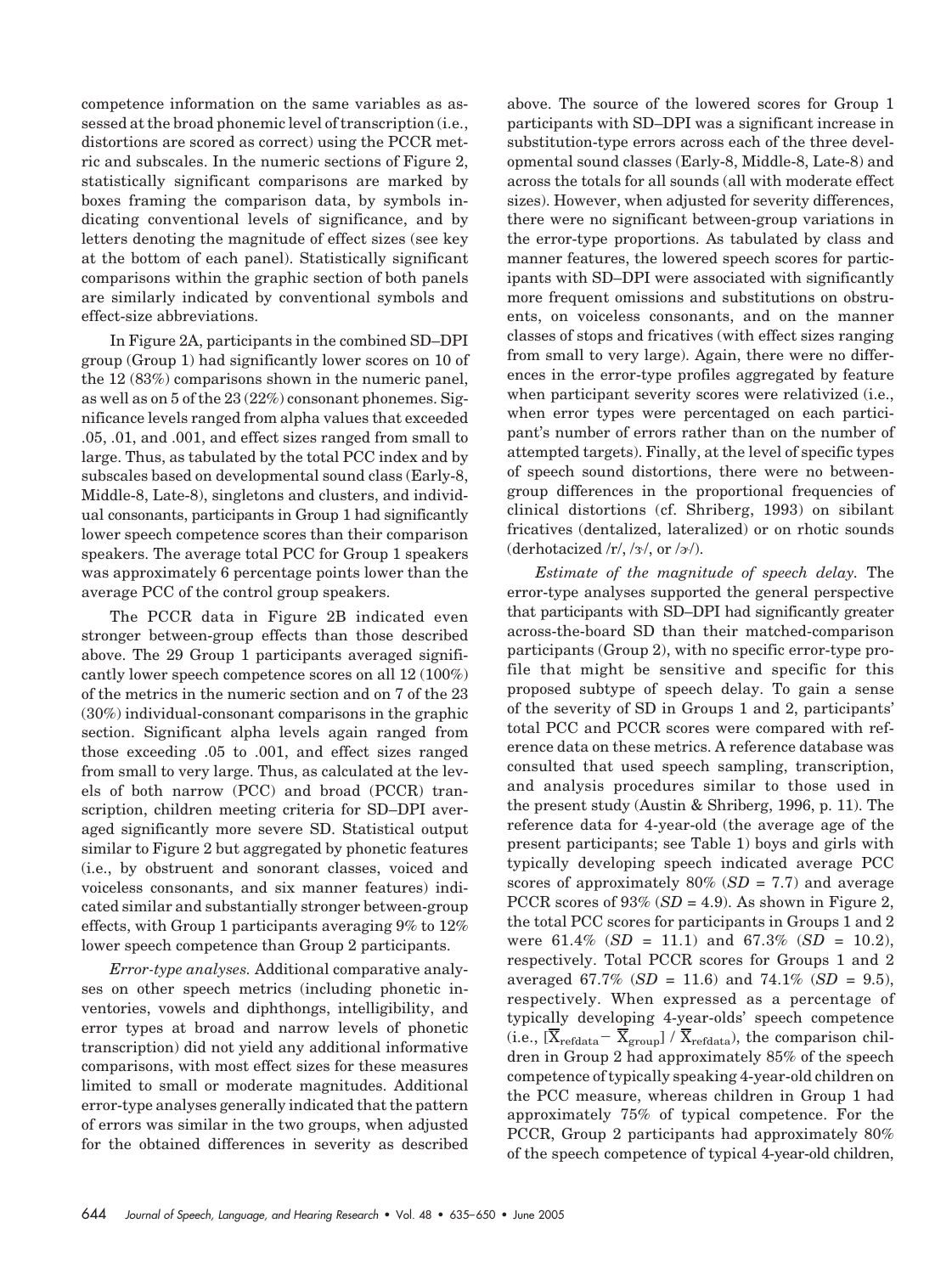whereas participants in Group 1 had approximately 73% typical competence. Thus, as with the raw data shown in Figures 1 and 2, the participants with SD–DPI averaged from 7% to 10% lower scores in speech competence measures than children comparable in age and gender with SD of unknown origin.

#### Prosody–Voice Comparisons

None of the seven prosody–voice comparisons between Groups 1 and 2 (phrasing, rate, stress, loudness, pitch, laryngeal quality, and resonance) were statistically significant or associated with effect sizes larger than small. However, at more detailed levels of these analyses, there was one set of statistically significant comparisons with moderate to large effect sizes. Participants in Group 1 required significantly more utterances to meet the requirement for a valid Prosody–Voice Screening Profile. Whereas an average of  $16.1 (SD = 23.4)$  utterances from Group 2 participants had to be excluded from prosody–voice coding, an average of 39.4  $(SD = 27.7)$  utterances from Group 1 participants were excluded ( $p < .0001$ ; effect size = 0.94 [large]). Inspection of the 31 prosody–voice exclusion codes indicated that this significant difference was due to participants with SD–DPI producing more utterances that met criteria for one or more of the following six exclusion codes: Interruption/Overtalk ( $p < .0004$ ; effect size = 0.91 [large]); Second Repetition ( $p < .035$ ; effect size = 0.53 [moderate]); Negative Register ( $p \leq$ .048; effect size = 0.49 [small]); Sound Effect ( $p < .007$ ; effect size =  $0.69$  [moderate]; Lip Smack ( $p < .04$ ; effect size = 0.51 [moderate]); and Body Movement ( $p < .004$ ; effect size  $= 0.73$  [moderate]). With the exception of Second Repetition, each of these linguistic and paralinguistic events might be viewed as consistent with the behaviors used as inclusionary criteria for SD–DPI. Specifically, each exclusion code has at least face validity as more likely to occur in children having difficulty staying on task due to psychosocial involvement. Note that due to the relatively small numbers of events involved, these between-group comparisons only marginally met distributional criteria for the parametric statistical analyses (i.e., skew and kurtosis values often exceeded 2.0), and confidence intervals for the associated effect sizes were relatively large.

#### Diagnostic Marker Analyses

A series of multinomial logistic regressions, followed by artificial intelligence routines (Kiselev, Arseniev, & Flerov, 1994), was used to determine if a speechseverity metric or a combination of metrics was sufficiently sensitive and specific for SD–DPI. Scores for 25 metrics were entered into the analysis for each participant, including consonant indices (PCC, PCCR), crosstabulated by developmental class (Early, Middle, and Late) and context (singleton and cluster), vowel/ diphthong indices and subindices, and intelligibility. None of the diagnostic marker analyses (i.e., sensitivity/ specificity, positive/negative prediction, positive/ negative likelihood ratios) met a minimal acceptance level (nominally,  $\geq 75\%$  sensitivity and specificity). Because the pattern of target errors and error types in SD–DPI participants was best described as an acrossthe-board speech delay, there was no one index or combination of indices that could be used reliably to classify individual participants.

# **Discussion** Transactional Temperament Model

The consistency of the present data with previous findings suggests that psychosocial challenges may be a significant risk factor in speech development and in the normalization of SD. Findings suggest that a subset of preschool children with SD manifest a tendency toward either approach-related negative affect or withdrawalrelated negative affect, as well as characteristics of negative emotionality/mood and decreased task persistence/ attention. These findings support the hypothesis that individual differences in their temperament may mediate the severity of these children's speech delay. One possibility is that behavioral risk factors may have negatively affected typical environmental support for speech acquisition and/or the normalization of speech delay. Another alternative is that these children's psychosocial issues, although not likely a direct consequence of their speech delay, may indirectly reflect certain children's perceived pressures to communicate clearly. Many pathway models could be developed to reflect the complex of possible moderating and mediating associations among variables assessed in the current study as well as those not addressed.

The findings for task persistence/attention are viewed as especially compelling support for the hypothesis that negative affect combined with negative emotionality/ mood and decreased task persistence/attention may act to increase the severity of speech delay as well as to impede normalization rates. Attention deficits were attested for 82% of participants in Subgroup  $1_A$  (see Table 2). It was also this subgroup of participants who were most easily frustrated (96%) and least willing to work on general (67%) or difficult (85%) speech tasks. The significant correlation between the aggressive, inattentive temperaments of Subgroup  $1_A$  participants and their lower AWU scores (although not as low as Subgroup  $1_B$ ) may reflect the fact that children who are more active and less attentive are less likely to produce long utterances. That is, AWU may be seen as a measure of talkativeness rather than language complexity.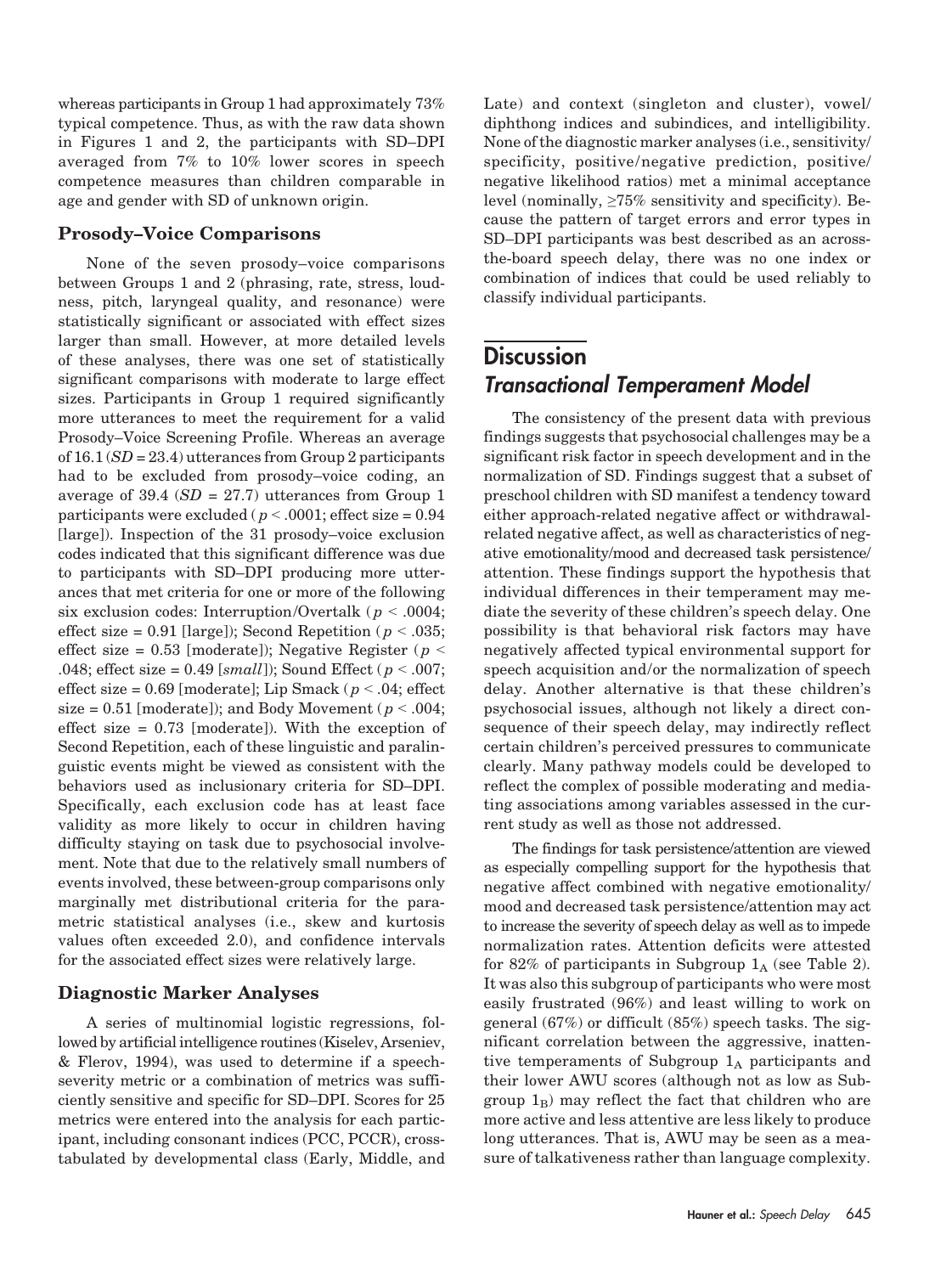Concerning Subgroup  $1_B$ , children characterized as shy and withdrawn may be less motivated to communicate, which may function along with other factors to limit the development of their speech skills. The robust association between AWU scores and the tendency toward withdrawal-related negative affect (see Table 2) can be interpreted as supporting this position. The effects of social withdrawal in Subgroup  $1_B$  participants may extend not only to these children's unwillingness to verbalize but also to their overall severity in speech delay (see Figure 1C).

Note that only 1 member of Subgroup  $1_A$  (4%; see Table 2) was consistently willing to try difficult speech tasks, and only 3 (13%) were consistently motivated to work on general speech tasks, whereas the majority of Subgroup  $1_B$  children consistently tried difficult speech tasks (60%) and were motivated to work on general speech tasks (75%). Subgroup  $1_B$  participants' implicitly strong efforts to improve their intelligibility may not necessarily have met favorable results. Even though members of this subgroup were apparently more motivated to work on speech tasks than members of Subgroup  $1_A$ , Subgroup  $1_B$ 's PCC and PCCR scores were substantially lower (despite the higher mean age of these participants). Thus, if a reliable finding, withdrawn social behavior may be a stronger causal correlate or mediator of delayed speech, compared with the risks and outcomes associated with aggressive, angry, or manipulative behaviors.

In summary, the transactional temperament model proposed in the present report addresses the mutual influence among environmental factors from a life span perspective. The behavioral characteristics a child displays at any point are rarely a function of the individual alone or of the experience itself, and viewing a child's development in this way may be misleading. It is probable that no one causal model can account for all relationships between communication disorders and psychosocial disorders. On this topic, Baltaxe and Simmons (1988) noted that the prenatal, perinatal, medical, social, and family histories of a child may all include significant variables that play a role in the development of communication and psychiatric disorders. Indeed, such risk factors were often included in the case histories of many participants in Group 1.

## Implications for Treatment

Despite the present findings that speech and behavioral disorders co-occur in a clinically significant proportion of children, many of the secondary problems in each domain may go unrecognized depending on the primary diagnosis and clinical setting. The amount of overlap in developmental risk factors suggests that whether a child is eventually identified as having a speech disorder or a behavioral disorder may reflect the

salience of certain developmental symptoms to parents and professionals rather than their actual levels of severity in each domain. For example, for children whose frequent behavioral problems are most salient, intelligibility skills may not be assessed. Casby (1989) noted that in 1985 to 1986, only 9% of children in special education programs for behavioral disorders were also tested for speech–language needs. Conversely, for children who are identified on the basis of severe SD, difficulties in social interaction may be attributed to their communication problem and therefore not specifically addressed.

The present findings support a need for assessment and intervention models that integrate children's needs in speech and social interaction (e.g., Olswang, Coggins, & Timler, 2001; see conclusions in Law, Garrett, & Nye, 2003). One such model, the capability-focus treatment approach (Kwiatkowski & Shriberg, 1993, 1998), was developed expressly to support children's individual differences in ability and interactive styles. Speech– language pathologists must take into account the limitations of an assessment that does not include data (particularly from teachers and family members) on children's social and emotional uses of language in a variety of contexts (Audet & Ripich, 1992). It may be difficult to determine whether emerging behavioral deficits reflect emotional disturbances, communication impairments, or both.

# **Conclusion**

Findings from this study are viewed as support for the hypothesis of a subtype of SD whose severity may be mediated by psychosocial variables. However, results are viewed as preliminary, with generalizations limited by the type and number of psychosocial variables assessed, the selection criteria used to classify children, the lack of formal information on psychological status of participants, and the sample size of children with suspected developmental psychosocial involvement. As constrained by these methodological limitations, both the primary finding that these children had more severe SD than children not meeting the psychosocial criteria developed for this study, as well as the finding that such children may constitute approximately 12% of this clinical population, motivate the need to cross-validate and extend the literature base on this possible subtype of SD. Additional research is needed to understand the antecedents and longer term consequences of psychosocial involvement on speech sound normalization, as such associations may differ from or interact with other proposed processes underlying subtypes of speech sound disorders (e.g., Shriberg et al., 2004). Although not identified in the present descriptive study, a major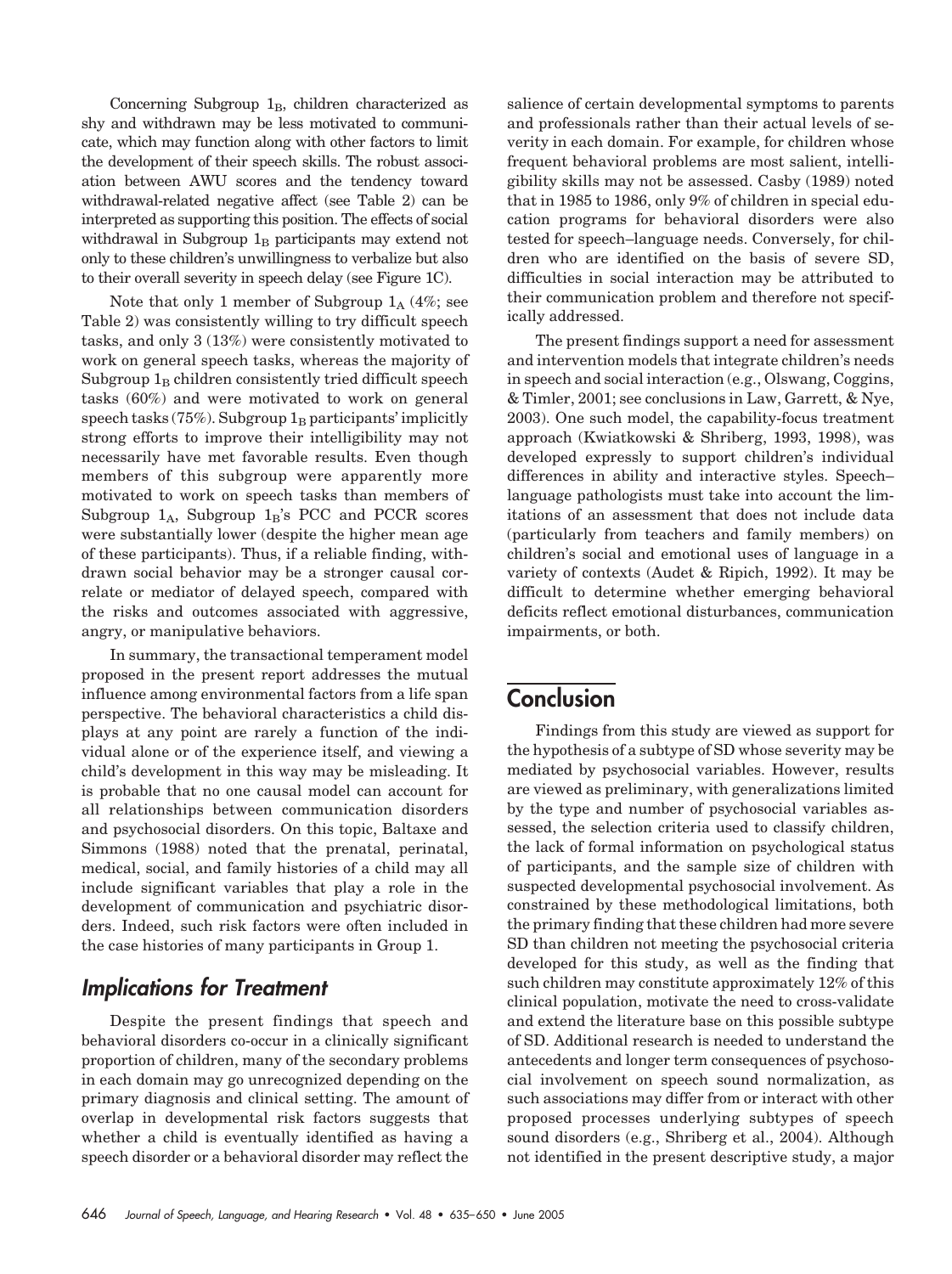research goal is to determine if there is a unique segmental, suprasegmental, and /or paralinguistic profile (i.e., diagnostic marker) that can be used by speech– language pathologists to discriminate these children from other children with SD of currently unknown origin. The linguistic features of such profiles are expected to contribute to theoretical frameworks toward an explanatory account of the role of psychosocial issues in atypical speech sound development.

#### Acknowledgments

Sincere thanks to our laboratory colleagues at the University of Wisconsin—Madison for their assistance and contributions at various stages of this project, including Roger Brown, Catherine Coffey, Sheryl Hall, Heather Karlsson, Yunjung Kim, Jane McSweeny, Carmen Rasmussen, Alison Scheer, Christie Tilkens, and David Wilson. This research is supported by National Institute on Deafness and Other Communication Disorders Grant DC000496.

#### References

- Andersland, P. B. (1961). Maternal and environmental factors related to success in speech improvement training. Journal of Speech and Hearing Research, 4, 79–90.
- Anderson, J. D., Pellowski, M. W., Conture, E. G., & Kelly, E. M. (2003). Temperamental characteristics of young children who stutter. Journal of Speech, Language, and Hearing Research, 46, 1221–1233.
- Audet, L. R., & Ripich, D. N. (1992). Psychiatric disorders and discourse problems. In D. Ripich & N. Creaghead (Eds.), School discourse problems (2nd ed. pp. 191–227). San Diego, CA: Singular.
- Austin, D., & Shriberg, L. D. (1996). Lifespan reference data for ten measures of articulation competence using the Speech Disorders Classification System (SDCS; Tech. Rep. No. 3). Madison: University of Wisconsin–Madison, Waisman Center.

Baker, L., & Cantwell, D. P. (1982). Developmental, social, and behavioral characteristics of speech and language disordered children. Child Psychiatry and Human Development, 12, 195–207.

Baker, L., & Cantwell, D. P. (1985). Psychiatric and learning disorders in children with speech and language disorders: A critical review. Advances in Learning and Behavioral Difficulties, 4, 1–28.

Baker, L., & Cantwell, D. P. (1987a). Factors associated with the development of psychiatric illness in children with early speech/language problems. Journal of Autism and Developmental Disorders, 17, 499–510.

Baker, L., & Cantwell, D. (1987b). A prospective psychiatric follow-up of children with speech and language disorders. Journal of the American Academy of Child and Adolescent Psychiatry, 26, 546–553.

Baltaxe, C. A., & Simmons, J. Q. (1988). Communication deficits in preschool children with psychiatric disorders. Seminars in Speech and Language, 9, 81–91.

- Barrett, C. M., & Hoops, H. R. (1974). The relationship between self-concept and the remissions of articulatory errors. Language, Speech, and Hearing Services in Schools, 2, 67–70.
- Baumgartner, S. (1980). The social behavior of speech disordered children as viewed by parents. International Journal of Rehabilitation Research, 3, 82–84.
- Beckey, R. E. (1942). A study of certain factors related to retardation of speech. Journal of Speech Disorders, 7, 223–249.
- Beitchman, J. H., Hood, J., & Inglis, A. (1990). Psychiatric risk in children with speech and language disorders. Journal of Abnormal Child Psychology, 18, 283–296.
- Beitchman, J. H., Nair, R., Clegg, M., Ferguson, B., & Patel, P. G. (1986). Prevalence of psychiatric disorders in children with speech and language disorders. Journal of the American Academy of Child Psychiatry, 25, 528–535.
- Benasich, A. A., Curtiss, S., & Tallal, P. (1993). Language, learning, and behavioral disturbances in childhood: A longitudinal perspective. Journal of the American Academy of Child & Adolescent Psychiatry, 32, 585–594.
- Bloch, E. L., & Goodstein, L. D. (1971). Functional speech disorders and personality: A decade of research. Journal of Speech and Hearing Disorders, 36, 295–314.
- Bouchard, T. J., Jr., & Loehlin, J. C. (2001). Genes, evolution, and personality. Behavior Genetics, 31, 243–273.
- Buss, A., & Plomin, R. (1984). Temperament: Early personality traits. Hillsdale, NJ: Erlbaum.
- Butler, K. G. (1965). The Bender–Gestalt Visual Motor Test as a diagnostic instrument with children exhibiting articulation disorders. Journal of the American Speech and Hearing Association, 7, 380–381.
- Butler, N. R., Peckham, C., & Sheridan, M. (1973). Speech defects in children aged 7 years: A national study. British Medical Journal, 1, 253–257.
- Calnan, M., & Richardson, K. (1976). Speech problems in a national survey: Assessments and prevalences. Child Care and Health Development, 2, 181–202.
- Camarata, S. M., Hughes, C. A., & Ruhl, K. L. (1988). Mild/moderate behaviorally disordered students: A population at risk for language disorders. Language, Speech, and Hearing Services in Schools, 19, 191–200.
- Cantwell, D. P., & Baker, L. (1985). Psychiatric and learning disorders in children with speech and language disorders: A descriptive analysis. Advances in Learning and Behavior Disabilities, 4, 29–47.
- Cantwell, D. P., & Baker, L. (1987). Prevalence and type of psychiatric disorder and developmental disorders in three speech and language groups. Journal of Communication Disorders, 20, 151–160.
- Cantwell, D. P., Baker, L., & Mattison, R. E. (1979). The prevalence of psychiatric disorder in children with speech and language disorder. American Academy of Child Psychiatry, 18, 450–461.
- Casby, M. W. (1989). National data concerning communication disorders and special education. Language, Speech, and Hearing Services in the Schools, 20, 22–30.
- Caulfield, M., Fischel, J., DeBaryshe, B., & Whitehurst, G. (1989). Behavioral correlates of developmental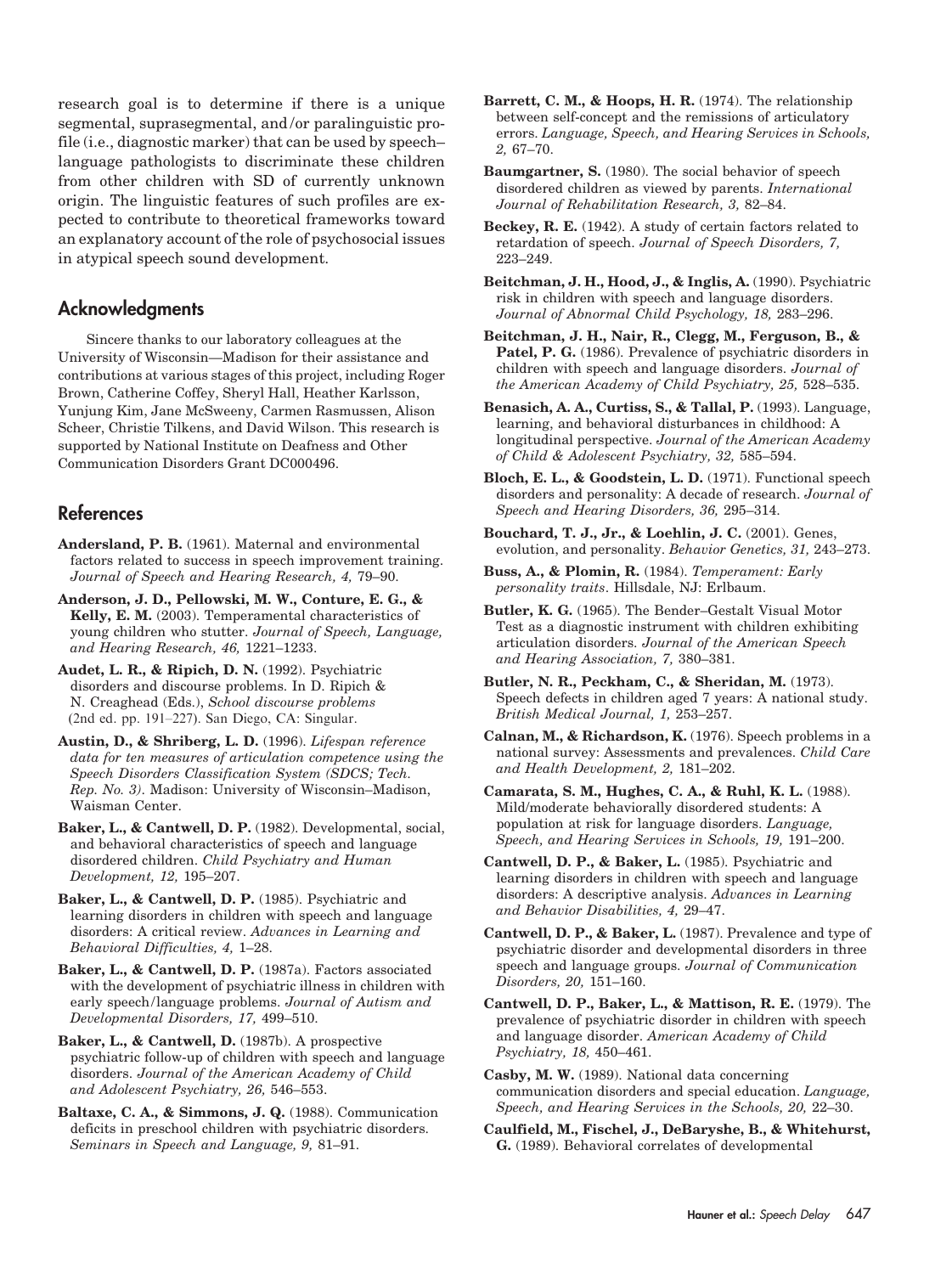expressive language disorders. Journal of Abnormal Child Psychology, 17, 187–201.

Chess, S., & Rosenberg, M. (1974). Clinical differentiation among children with initial language complaints. Journal of Autism and Childhood Schizophrenia, 4, 99–109.

Cohen, J. (1988). Statistical power analysis for the behavioral sciences (2nd ed.). Hillsdale, NJ: Erlbaum.

Cohen, N. J., Davine, M., Horodezky, M. A., Lipsett, L., & Isaacson, L. (1993). Unsuspected language impairment in psychiatrically disturbed children: Prevalence and language and behavioral characteristics. Journal of the American Academy of Child and Adolescent Psychiatry, 32, 595–603.

Cohen, N. J., Davine, M., & Meloche-Kelly, M. (1989). Prevalence of unsuspected language disorders in a child psychiatric population. Journal of the American Academy of Child and Adolescent Psychiatry, 28, 107–111.

Davis, E. A. (1937). The development of linguistic skills in twins, singletons with siblings, and only children from age five to ten years. Institute of Child Welfare, Monograph Series, No. 14. Minneapolis: University of Minnesota.

Dixon, W. E., Jr., & Shore, C. (1997). Temperamental predictors of linguistic style during multiword acquisition. Infant Behavior and Development, 20, 99–103.

Dixon, W. E., Jr., & Smith, P. H. (2000). Links between early temperament and language acquisition. Merrill-Palmer Quarterly, 36, 417–440.

Embrechts, M., Ebben, H., Franke, P., & van de Poel, C. (2000). Temperament: A comparison between children who stutter and children who do not stutter. In G. Bosshardt, J. S. Yaruss, & H. F. M. Peters (Eds.), Proceedings of the Third World Congress on Fluency Disorders: Theory, research, treatment, and self-help (pp. 557–562). Nijmegen, The Netherlands: University of Nijmegen.

Felsenfeld, S., Broen, P. A., & McGue, M. (1992). A 28-year follow-up of adults with a history of moderate phonological disorder: Linguistic and personality results. Journal of Speech and Hearing Research, 35, 1114–1125.

Fitzsimons, R. (1958). Developmental, psychosocial, and educational factors in children with nonorganic articulation problems. Child Development, 29, 481–489.

Fujiki, M., & Brinton, B. (2004). Psychosocial problems associated with communicative disorders. In R. D. Kent (Ed.), The MIT Encyclopedia of Communication Disorders (pp. 161–164). Cambridge, MA: The MIT Press.

Fujiki, M., Brinton, B., Morgan, M., & Hart, C. H. (1999). Withdrawn and sociable behavior of children with language impairments. Language, Speech, and Hearing Services in Schools, 30, 183–195.

Fujiki, M., Brinton, B., & Todd, C. M. (1996). Social skills of children with specific language impairment. Language, Speech, and Hearing Services in Schools, 27, 195–202.

Gertner, B. L., Rice, M. L., & Hadley, P. A. (1994). The influence of communicative competence on peer preferences in a preschool classroom. Journal of Speech and Hearing Research, 37, 913–923.

Goldsmith, H. H. (1988, August). Does early temperament predict late development? Paper presented at the 96th

Annual Convention of the American Psychological Association, Atlanta, GA.

Goldsmith, H. H., Lemery, K. S., & Essex, M. J. (2004). Temperament as a liability factor for behavioral disorders of childhood. In L. F. DiLalla (Ed.), Behavior genetics principles: Perspectives in development, personality, and psychopathology. Washington, DC: American Psychological Association.

Gualtieri, C. T., Koriath, U., van Bourgondien, M., & Saleeby, N. (1983). Language disorders in children referred for psychiatric services. Journal of American Academy of Child Psychiatry, 22, 165–171.

Hadley, P. A., & Rice, M. L. (1991). Conversational responsiveness of speech and language impaired preschoolers. Journal of Speech and Hearing Research, 34, 1308–1317.

Javorsky, J. (1995). An examination of language learning disabilities in youth with psychiatric disorders. Annals of Dyslexia, 45, 215–231.

Kagan, T. (1989). Temperamental contributions to social behavior. American Psychologist, 44, 668–674.

Keogh, B. (2003). Temperament in the classroom: Understanding individual differences. Baltimore: Paul H. Brookes.

Kiselev, M. V., Arseniev, S. B., & Flerov, E. V. (1994). PolyAnalyst: A machine discovery system for intelligent analysis of clinical data [Abstract]. ECSTAIC-94 (European Society for Computer Technology in Anaesthesiology and Intensive Care), p. H6.

Kwiatkowski, J., & Shriberg, L. D. (1993). Speech normalization in developmental phonological disorders: A retrospective study of capability-focus theory. Language, Speech, and Hearing Services in Schools, 24, 10–18.

Kwiatkowski, J., & Shriberg, L. D. (1998). The capabilityfocus treatment framework for child speech disorders. American Journal of Speech-Language Pathology, 7, 27–38.

Kyrios, M., & Prior, M. (1990). Temperament, stress, and family factors in behavioral adjustment of three 5-year-old children. International Journal of Behavioral Development, 13, 67–93.

Law, J., Garrett, Z., & Nye, C. (2003). Speech and language therapy interventions for children with primary speech and language delay or disorder. The Cochrane Database of Systematic Reviews, Issue 3, Article CD004110. Oxford, UK: Update Software.

Lerea, L., & Ward, B. (1966). The social schema of normal and speech-defective children. Journal of Social Psychology, 69, 87–94.

Lewis, K. E., & Goldberg, L. L. (1997). Measurements of temperament in the identification of children who stutter. European Journal of Disorders of Communication, 32, 441–448.

Lindholm, B. W., & Touliatos, J. (1979). Behavior problems of children in regular classes and those diagnosed as requiring speech therapy. Perceptual Motor Skills, 49, 459–463.

Love, A. J., & Thompson, M. G. G. (1988). Language disorders and attention deficit disorders in young children referred for psychiatric services: Analysis of prevalence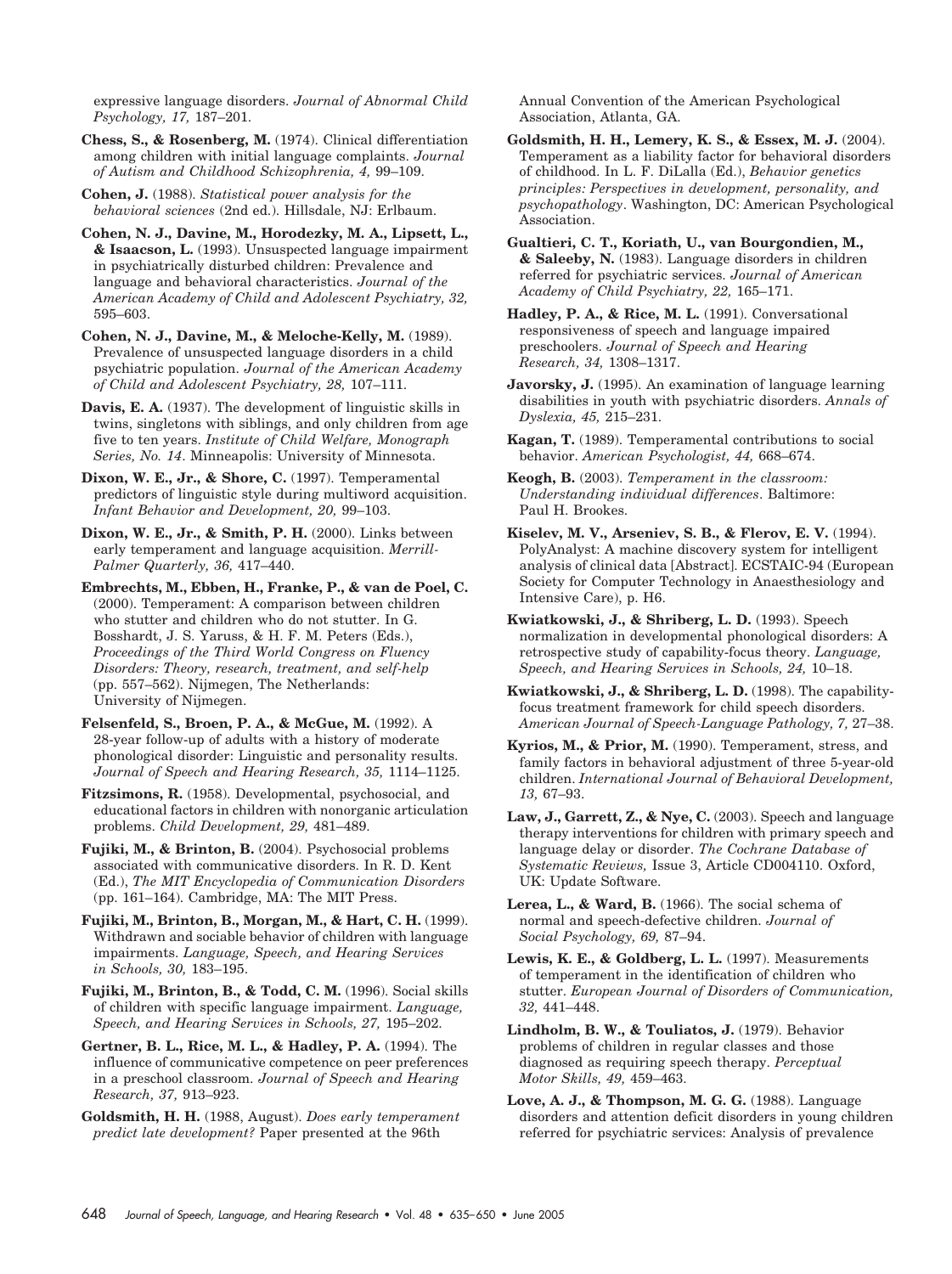and a conceptual synthesis. American Journal of Orthopsychiatry, 58, 52–64.

Mack, A. E., & Warr-Leeper, G. A. (1992). Language abilities in boys with chronic behaviour disorders. Language, Speech, and Hearing Services in Schools, 23, 214–223.

Martin, R. (1988). The Temperament Assessment Battery for Children. Brandon, VT: Clinical Psychology.

Martin, R. P., Drew, D., Gaddis, L., & Moseley, M. (1988). Prediction of elementary school achievement from preschool temperament: Three studies. School Psychology Review, 17, 125–137.

Martin, R. P., Olejnik, S., & Gaddis, L. (1994). Is temperament an important contributor to schooling outcome in elementary school? Modeling effects of temperament and scholastic ability on academic achievement. In W. B. Carey & S. C. McDevitt (Eds.), Prevention and early intervention: Individual differences as risk factors for the mental health of children (pp. 59–68). New York: Brunner/ Mazel.

Miceli, P. J., Whitman, T. L., Borkowski, J. G., Braungart-Rieker, J., & Mitchell, D. W. (1998). Individual differences in infant information processing: The role of temperamental and maternal factors. Infant Behavior and Development, 21, 119–136.

Moll, K. L., & Darley, F. L. (1960). Attitudes of mothers of articulatory-impaired and speech-retarded children. Journal of Speech and Hearing Disorders, 25, 377–384.

Olswang, L. B., Coggins, T. E., & Timler, G. R. (2001). Outcome measures for school-age children with social communication problems. Topics in Language Disorders, 21, 50–73.

Paul, R., Cohen, D. J., & Caparulo, B. K. (1983). A longitudinal study of patients with severe developmental disorders of language learning. Journal of the American Academy of Child Psychiatry, 22, 525–534.

Paul, R., & James, D. (1990). Language delay and parental perceptions. Journal of the American Academy of Child and Adolescent Psychiatry, 29, 669–670.

Paul, R., & Kellogg, L. (1997). Temperament in late talkers. Journal of Child Psychology and Psychiatry, 38, 803–810.

Peckarsky, A. K. (1953). Maternal attitudes towards children with psychogenically delayed speech. Unpublished doctoral dissertation: New York University.

Perrin, E. H. (1954). The social position of the speech defective child. Journal of Speech and Hearing Disorders, 19, 250–252.

Redmond, S. M., & Rice, M. L. (1998). The socioemotional behaviors of children with SLI: Social adaptation or social deviance? Journal of Speech, Language, and Hearing Research, 41, 688–700.

Rice, M. L., Sell, M. A., & Hadley, P. A. (1991). Social interactions of speech and language impaired children. Journal of Speech and Hearing Research, 34, 1299–1307.

Rothbart, M., & Bates, J. (1998). Temperament. In W. Damon (Series Ed.) & N. Eisenberg (Vol. Ed.), Handbook of child psychology: Vol. 3. Social, emotional, and personality development (5th ed. 105–176). New York: Wiley.

Rothbart, M. K., & Derryberry, D. (1981). Development of individual differences in temperament. In M. E. Lamb &

A. L. Brown (Eds.), Advances in developmental psychology (Vol. 1). Hillsdale, NJ: Erlbaum.

Sajaniemi, N., Salokorpi, T., Rita, H., & von Wendt, L. (1997). Prediction of delayed speech development at the age of 4 years in premature infants assessed at 2 years of age. Developmental Medicine and Child Neurology, 39(Suppl.75), 7–8.

Sheridan, M., & Peckham, C. S. (1973). Hearing and speech at seven. Special Education, 62, 16–20.

Shriberg, L. D. (1993). Four new speech and prosody–voice measures for genetics research and other studies in developmental phonological disorders. Journal of Speech and Hearing Research, 36, 105–140.

Shriberg, L. D., Allen, C. T., McSweeny, J. L., & Wilson, D. L. (2001). PEPPER: Programs to examine phonetic and phonologic evaluation records [Computer software]. Madison: University of Wisconsin–Madison, Waisman Center Research Computing Facility.

Shriberg, L. D., Aram, D. M., & Kwiatkowski, J. (1997). Developmental apraxia of speech: III. A subtype marked by inappropriate stress. Journal of Speech, Language, and Hearing Research, 40, 313–337.

Shriberg, L. D., Austin, D., Lewis, B. A., McSweeny, J. L., & Wilson, D. L. (1997a). The Percentage of Consonants Correct (PCC) metric: Extensions and reliability data. Journal of Speech, Language, and Hearing Research, 40, 708–722.

Shriberg, L. D., Austin, D., Lewis, B. A., McSweeny, J. L., & Wilson, D. L. (1997b). The Speech Disorders Classification System (SDCS): Extensions and lifespan reference data. Journal of Speech, Language, and Hearing Research, 40, 723–740.

Shriberg, L. D., & Campbell, T. F. (Eds.). (2002). Proceedings of the 2002 childhood apraxia of speech research symposium. Carlsbad, CA: Hendrix Foundation.

Shriberg, L. D., & Kwiatkowski, J. (1994). Developmental phonological disorders I: A clinical profile. Journal of Speech and Hearing Research, 37, 1100–1126.

Shriberg, L. D., Kwiatkowski, J., & Rasmussen, C. (1990). The Prosody–Voice Screening Profile. Tucson, AZ: Communication Skill Builders.

Shriberg, L. D., Kwiatkowski, J., Rasmussen, C., Lof, G. L., & Miller, J. F. (1992). The Prosody–Voice Screening Profile (PVSP): Psychometric data and reference information for children (Tech. Rep. No. 1). Madison: University of Wisconsin–Madison, Waisman Center.

Shriberg, L. D., Lewis, B. L., Tomblin, J. B., McSweeny, J. L., Karlsson, H. B., & Scheer, A. R. (2004). Toward diagnostic and phenotype markers for genetically transmitted speech delay. Manuscript submitted for publication.

Shriberg, L. D., Tomblin, J. B., & McSweeny, J. L. (1999). Prevalence of speech delay in 6-year-old children and comorbidity with language impairment. Journal of Speech, Language, and Hearing Research, 42, 1461–1481.

Silverman, F. H., & Paulus, P. G. (1989). Peer reactions to teenagers who substitute /w/ for /r/. Language, Speech, and Hearing Services in Schools, 20, 219–221.